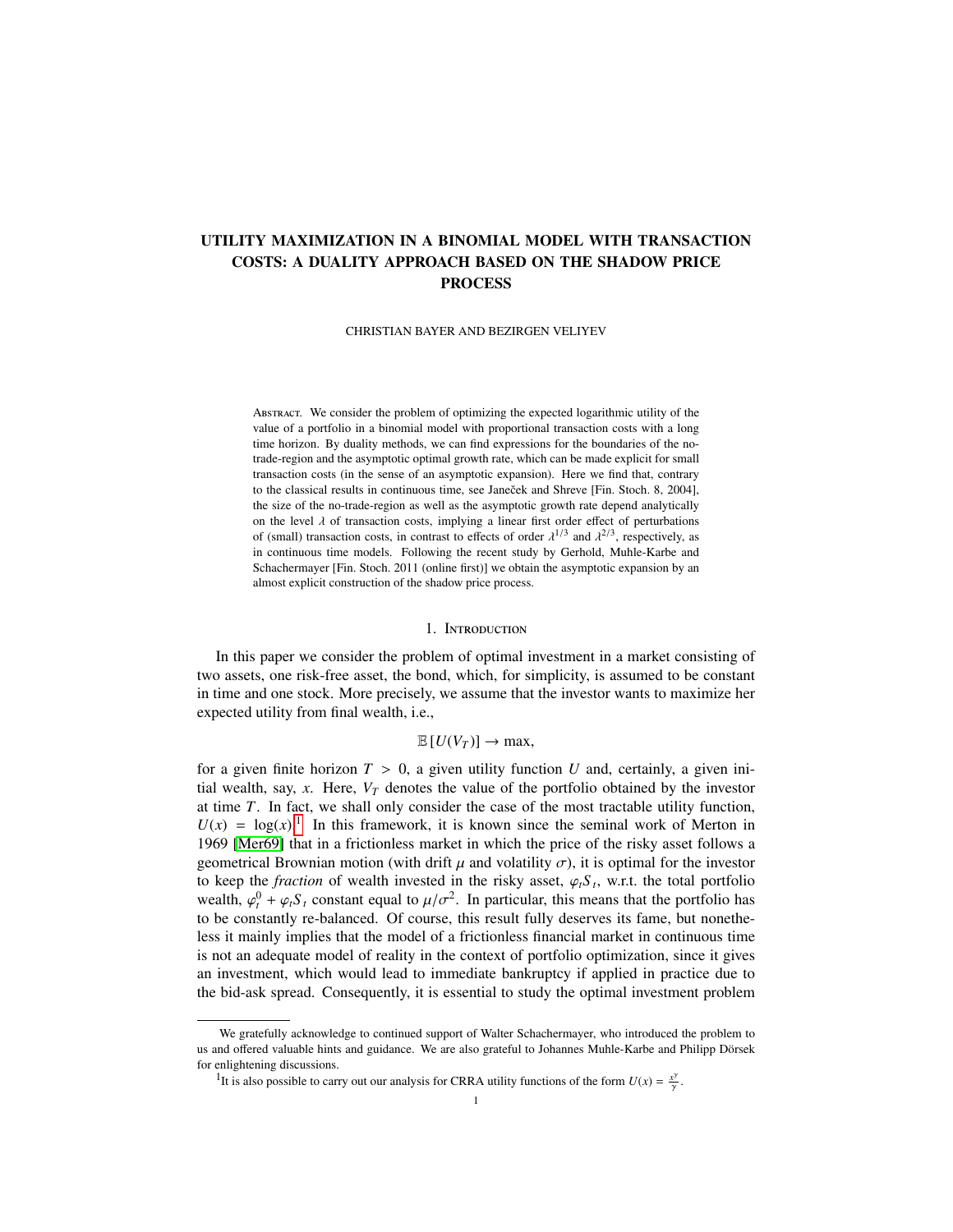under transaction costs, a work undertaken by many authors starting with Magill and Constantinides [\[MC76\]](#page-17-1). While actually treating the related problem of optimizing utility from consumption, in this work the main difference to the *Merton rule* has already been established in a heuristic way, namely that an investor optimizing his expected utility keeps the proportion of wealth invested in the stock to total wealth inside of a fixed *interval* instead of fixed single point. Consequently, the investor will not trade actively while the proportion remains inside the interval, suggesting the term "no-trade-region". On the other hand, when the proportion is about to leave the no-trade-region, then the investor will trade stocks for bonds (or conversely) so as to just keep the proportion inside the interval.

Since then, many papers in the finance and mathematical finance literature have treated the problem of portfolio optimization under proportional transaction costs, for instance [\[DN90\]](#page-16-0), [\[SS94\]](#page-17-2), [\[JS04\]](#page-16-1) and [\[TKA88\]](#page-17-3), to mention some of the most influential ones on the mathematical side. As usual for concave optimization problems, there are essentially two approaches for the analysis: the primal approach, which, in this case, is mostly based on the associated Hamilton-Jacobi-Bellman equation, and the dual approach. Representatives of the former method are the works [\[SS94\]](#page-17-2) and [\[JS04\]](#page-16-1), where the (asymptotic) first order effect of the transaction costs to the no-trade-region was found for the utilityfrom-consumption problem. An elegant formulation of the dual approach is based on the notion of shadow prices, see Kallsen and Muhle-Karbe [\[KMK10\]](#page-16-2), and we especially mention the inspiring work of Gerhold, Muhle-Karbe and Schachermayer [\[GMKS11\]](#page-16-3), where asymptotic expansions for the no-trade-region and the asymptotic growth rate were found in a utility-from-terminal-wealth problem. [\[JS04\]](#page-16-1) and [\[GMKS11\]](#page-16-3) found the characteristic result that the size of the no-trade-region is of order  $\lambda^{1/3}$ , where  $\lambda$  is the relative bid-askspread.

Almost all of the literature mentioned so far studied the effects of market-friction in the form of proportional transaction costs in the case of markets allowing continuous time trading, more specifically, in a Black-Scholes model. In the context of a discrete model, the problem seems to be less pressing, as infinite trading activities are anyway not possible, which implies that the optimal portfolio strategy of a friction-less, discrete-time model is, at least, admissible in a model with transaction costs. However, also in a discretetime market, such a portfolio will be far from optimal. We refer to [\[GJ94\]](#page-16-4) for numerical experiments on the effects of transaction costs in a utility-from-terminal-wealth problem. A thorough analytical and numerical study of the use of dynamic programming was done by Sass [\[Sas05\]](#page-17-4) allowing for very general structures of transaction costs, including some numerical examples. [\[CSS06\]](#page-16-5) use the dual approach for their analysis of the value function and the optimal strategy for the super-replication problem of a derivative. In particular, when the transaction costs are large enough, they show that buy-and-hold (or sell-and-hold) strategies are optimal. In the context of super-replication, one should also mention the recent [\[DS11\]](#page-16-6). Last but not least, we should also mention [\[Kus95\]](#page-17-5), where the convergence of the super-replication cost in a binomial model with transaction costs was studied when the binomial model converges weakly to a geometrical Brownian motion.

A binomial model introduced in [\[CRR79\]](#page-16-7) for the purpose of pricing options is not only a simple model of pedagogical worth but also widely used nowadays by practitioners. The valuation of American options, exotic options and options with dividends are some examples of applications.

The goal of this paper is to study the portfolio optimization problem with transaction costs in the binomial model. For this purpose, we are going to use the shadow price approach of [\[GMKS11\]](#page-16-3), and, as common in this strand of research, we shall restrict our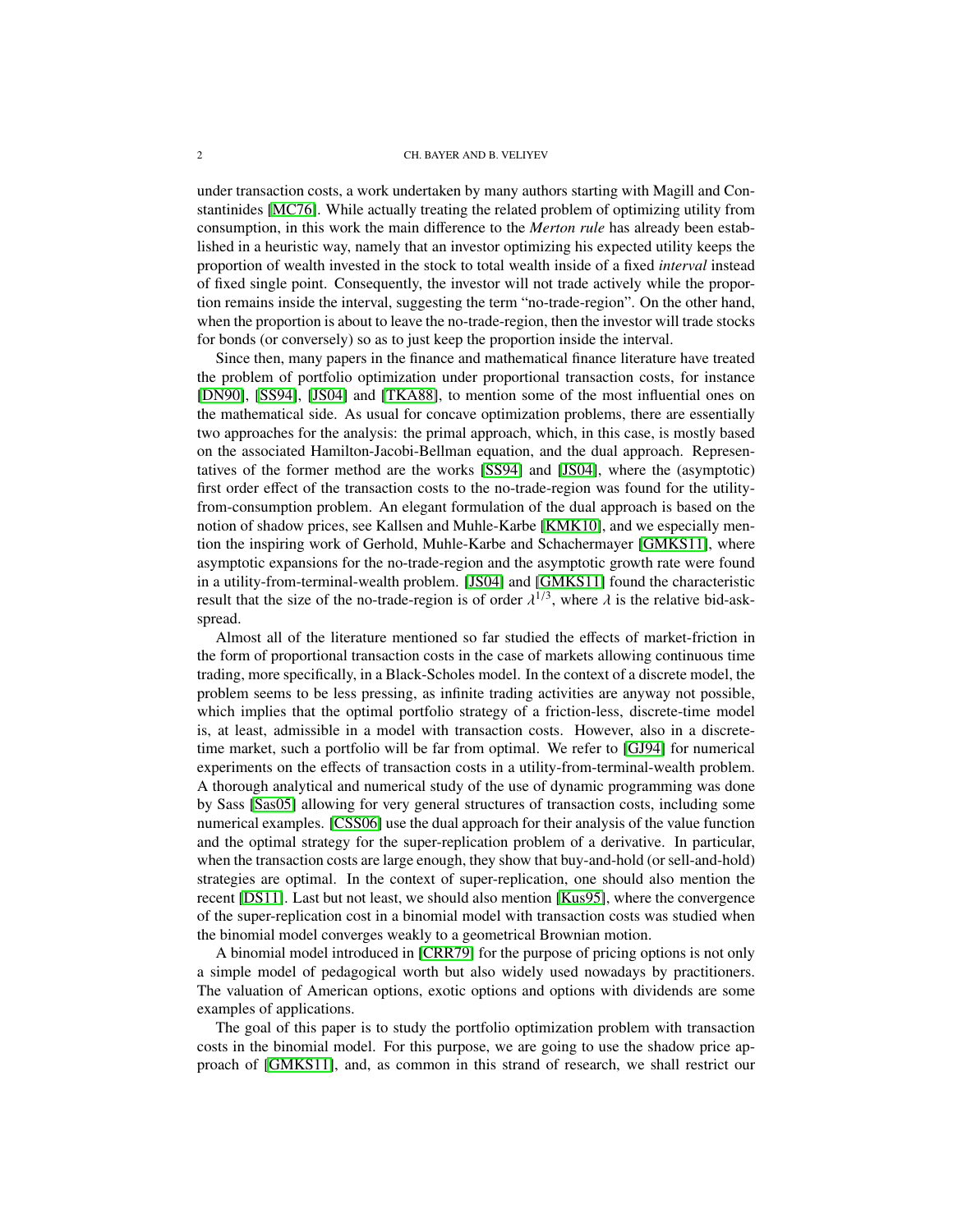attention to the problem of a long investment horizon  $T \to \infty$ . Our contribution is twofold. First of all, we obtain the shadow price process explicitly. This permits us to find explicit terms for the optimal portfolios, the no-trade-region as well as the asymptotic optimal growth rate when the relative bid-ask-spread  $\lambda$  is small, in the sense of asymptotic expansions in terms of  $\lambda$ . Hence, in our approach we know more about the structure of the solution and do not face the curse of dimensionality compared to the backward induction solution of the Bellman equation performed numerically. Our second contribution is we show that, contrary to the continuous case, in a binomial model the first order effect of proportional transaction costs  $\lambda$  to both the no-trade-region and the optimal growth rate is of order  $\lambda$ .<sup>[2](#page-2-0)</sup> Economically, this marked difference can be easily understood, as in a discrete-<br>time model all-too-frequent trading is already hindered by the model itself, which does not time model all-too-frequent trading is already hindered by the model itself, which does not allow infinite trading activities.

## 2. SETTING

Let  $(\Omega, \mathcal{F}, P)$  denote a probability space large enough that we can define a binomial model  $(S_t)_{t \in \mathbb{N}}$  with infinite time horizon.<sup>[3](#page-2-1)</sup> Throughout the paper, the filtration  $(\mathcal{F}_t)_{t \in \mathbb{N}}$  is generated by the process  $(S_t)_{t \in \mathbb{N}}$ . For simplicity, we assume interest rates  $r = 0$ . Consequently, the model is free of arbitrage when  $u > 1 > d$ . Here, we assume that we are given a *re-combining tree*, i.e.,  $d = 1/u < 1$ , but allow for general  $0 < p < 1$ . (Recall that  $S_{t+1} = uS_t$  with probability *p* and  $S_{t+1} = dS_t$  with probability 1 − *p*.) While we allow for binomial models with infinite time horizon, in general we shall consider the restriction to a finite time horizon, i.e.,  $(S_t)_{t=0,\dots,T}$ . A portfolio is given by the number  $\varphi_t^0$  of bonds held<br>at time t (until time t + 1) and the number  $\varphi_t$  of stocks at time *t* (until time  $t + 1$ ) and the number  $\varphi_t$  of stocks.

Moreover, we also have a proportional transaction cost  $\lambda$ , satisfying  $0 < \lambda < 1$ . That is, for each *t* ≥ 0 the bid and ask prices are given by  $(1 - \lambda)S_t$  and  $S_t$ , respectively.<br>Before we go to more details about the markets with transaction costs, we

Before we go to more details about the markets with transaction costs, we recall the log-optimal portfolio in a *generalized* binomial model without transaction costs.

<span id="page-2-2"></span>**Proposition 2.1.** *Let*  $w_t$ ,  $t = 1, \ldots, T$ , *be a sequence of independent random variables tak-*<br>*ing the values* +1 with positive probabilities each and define a stochastic process (S,), e.g. *ing the values*  $\pm 1$  *with positive probabilities each and define a stochastic process*  $(S_t)_{t=0,\dots,T}$ *by some fixed value*  $S_0 > 0$  *and by* 

$$
S_{t+1} := \begin{cases} u_{t+1} S_t, & w_{t+1} = 1, \\ d_{t+1} S_t, & w_{t+1} = -1, \end{cases}
$$

*where*  $u_{t+1} > 1 > d_{t+1} > 0$  *are*  $\sigma(w_1, \ldots, w_t)$ -measurable random variables and  $0 \le t \le T-1$ . Then the log-ontimizing portfolio for the stock-price is given in terms of the ratio  $\pi$ .  $T - 1$ *. Then the* log-optimizing portfolio for the stock-price is given in terms of the ratio  $\pi$ <sub>t</sub> *of wealth invested in stock and total wealth at time t by*

$$
\pi_t := \frac{\varphi_t S_t}{\varphi_t^0 + \varphi_t S_t} = \frac{P(w_{t+1} = 1)u_{t+1} + P(w_{t+1} = -1)d_{t+1} - 1}{(u_{t+1} - 1)(1 - d_{t+1})}
$$

*Proof.* The usual proof in the normal binomial model (see, for instance, [\[Shr04\]](#page-17-6)) goes through without modifications.

Next we give a formal definition of a self-financing trading strategy in the binomial model with proportional transaction costs. Note that in a model with transaction costs the initial position of the portfolio, i.e., before the very first trading possibility, matters.

<span id="page-2-1"></span><span id="page-2-0"></span><sup>&</sup>lt;sup>2</sup>In the continuous case, the first order effects are of order  $\lambda^{1/3}$  and  $\lambda^{2/3}$ , respectively.

<sup>&</sup>lt;sup>3</sup>In fact, it would be sufficient to consider a family of finite probability spaces  $(\Omega_T, \mathcal{F}_T, P_T)$  carrying the probability model with  $T$  periods for any  $T \in \mathbb{N}$ binomial model with *T* periods for any  $T \in \mathbb{N}$ .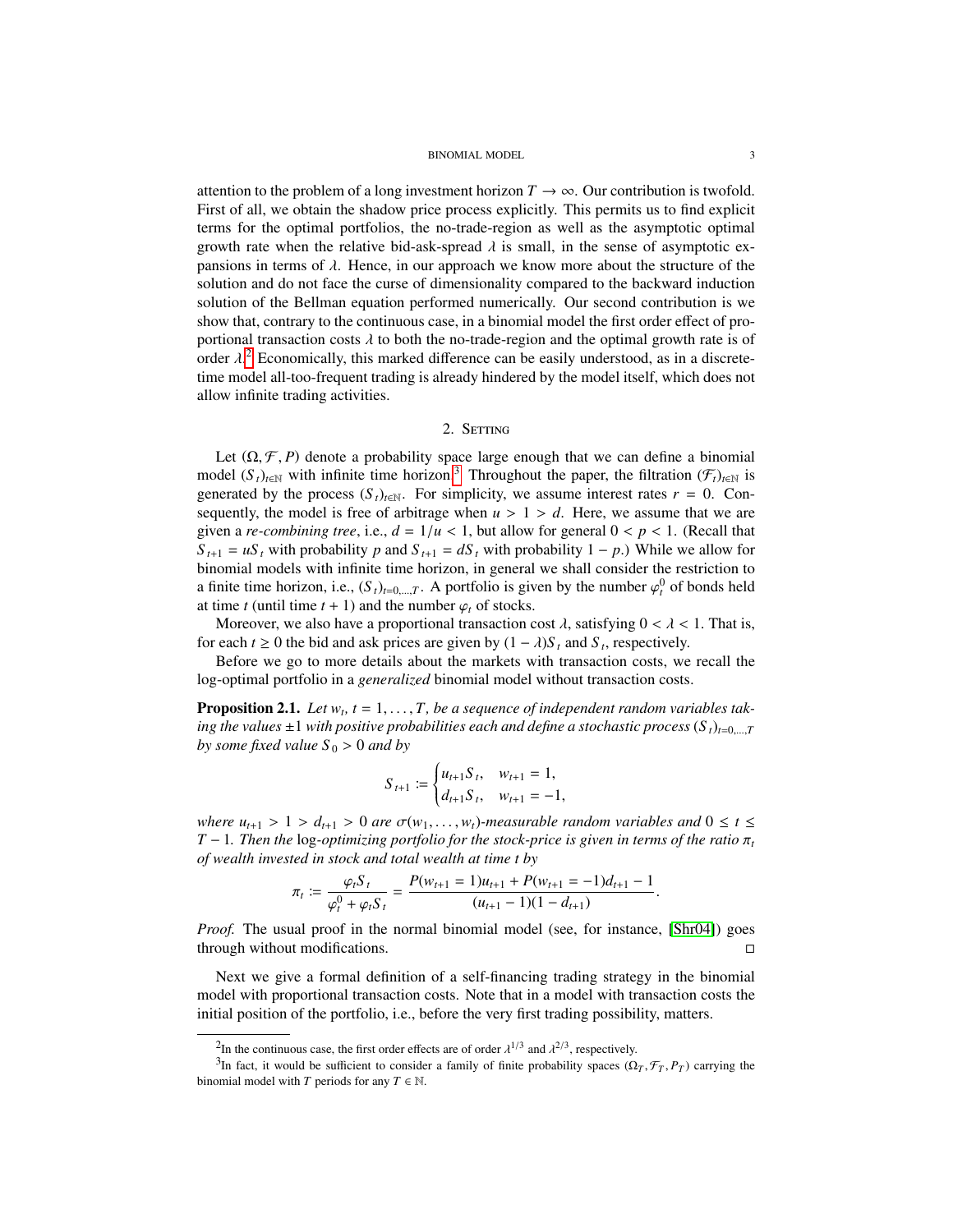**Definition 2.2.** *A trading strategy is an adapted*  $\mathbb{R}^2$ -valued process  $(\varphi_t^0, \varphi_t)_{-1 \le t \le T}$  such that  $(\varphi_t^0, \varphi_t) = (x, 0)$ . It is called self-financing if  $(\varphi_{-1}^0, \varphi_{-1}) = (x, 0)$ . *It is called self-financing, if* 

$$
\varphi_t^0 - \varphi_{t-1}^0 + (\varphi_t - \varphi_{t-1})S_t \le 0 \text{ and } \varphi_t^0 - \varphi_{t-1}^0 + (\varphi_t - \varphi_{t-1})(1 - \lambda)S_t \le 0, \ 0 \le t \le T.
$$

*Moreover, it is called admissible, if the corresponding wealth process*  $\alpha$ 

 $\alpha$ 

$$
V_t(\varphi^0, \varphi) := \varphi^0_t + \varphi^+_t(1-\lambda)S_t - \varphi^-_tS_t, \ 0 \le t \le T,
$$

*is a.s. non-negative.*

In general, one would allow for portfolio process with negative values, as long as there is a deterministic lower bound for the wealth. In a setting of log-optimization, however, it makes sense to rule out such strategies as the logarithm assigns utility −∞ to outcomes with negative wealth.

**Definition 2.3.** An admissible trading strategy  $(\varphi_t^0, \varphi_t)_{-1 \le t \le T}$  is called log-optimal on  $\{0, \ldots, T\}$  for the hid-ask process  $((1 - \lambda)S, S)$  if *for the bid-ask process*  $((1 - \lambda)S, S)$ , *if* 

$$
\mathbb{E}[\log(V_T(\psi^0, \psi))] \le \mathbb{E}[\log(V_T(\varphi^0, \varphi))]
$$

for all admissible trading strategies  $(\psi^0, \psi)$ .

Due to technical reasons, it is not easy to solve the above problem for finite  $T > 0$ , as the optimal strategy will be time-inhomogeneous. As usual in the literature on models with transaction costs, we will instead modify it in Definition [2.5,](#page-3-0) essentially by letting  $T \to \infty$ . Here, we introduce the notion of a shadow price process, for which we refer to [\[KMK10\]](#page-16-2).

**Definition 2.4.** A shadow price process for S is an adapted process  $\widetilde{S}$  such that  $(1 - \lambda)S_t \leq$  $\overline{S}_t \leq S_t$  *for any*  $0 \leq t \leq T$  *and the log utility optimizing portfolio* ( $\varphi^0, \varphi$ ) *for the frictionless* market with stock price process  $\overline{S}$  exists and satisfies *market with stock price process*  $\widetilde{S}$  *exists and satisfies* 

$$
\{\varphi_t - \varphi_{t-1} > 0\} \subseteq \left\{\overline{S}_t = S_t\right\},\
$$

$$
\{\varphi_t - \varphi_{t-1} < 0\} \subseteq \left\{\overline{S}_t = (1 - \lambda)S_t\right\},\
$$

*for all*  $0 \le t \le T$ *.* 

By results from [\[KMK10\]](#page-16-2), [\[KMK11\]](#page-17-7), it is known that a shadow price process exists and that the optimal portfolio in the frictionless market given by the shadow price process is, in fact, also optimal in the model with transaction costs. Indeed, the shadow price process can be seen as a solution of the *dual* optimization problem and is intimately related to the notion of a consistent price system. For more background information on dual methods for utility optimization in markets with transaction costs we refer to the lecture notes [\[Sch11\]](#page-17-8).

<span id="page-3-0"></span>**Definition 2.5.** *Given a shadow price process*  $\widetilde{S} = (\widetilde{S}_t)_{0 \le t \le T}$ , *an admissible trading strat* $egy$  ( $\varphi_t^0, \varphi_t$ )−1≤*t*≤*T is called log-optimal on* {0, ..., *T*} *for the* modified problem *if* 

$$
\mathbb{E}[\log(\widetilde{V}_T(\psi^0,\psi))] \leq \mathbb{E}[\log(\widetilde{V}_T(\varphi^0,\varphi))].
$$

*for all admissible trading strategies* (ψ<sup>0</sup>, ψ), *where* 

$$
\widetilde{V}_t(\varphi^0,\varphi)\coloneqq\varphi_t^0+\varphi_t\widetilde{S}_t, \ t\geq 0.
$$

<span id="page-3-1"></span>**Proposition 2.6.** *Let*  $\overline{S}$  *be a shadow price process for the bid-ask price process*  $((1-\lambda)S, S)$ *and let* ( $\varphi^0$ ,  $\varphi$ ) *be its log-optimal portfolio. If*  $V(\varphi^0, \varphi) \ge 0$ , *then* ( $\varphi^0$ , $\varphi$ ) *is also log-optimal* for the modified problem *for the modified problem.*

*Proof.* The proof is rather standard and simple. See [\[GMKS11\]](#page-16-3).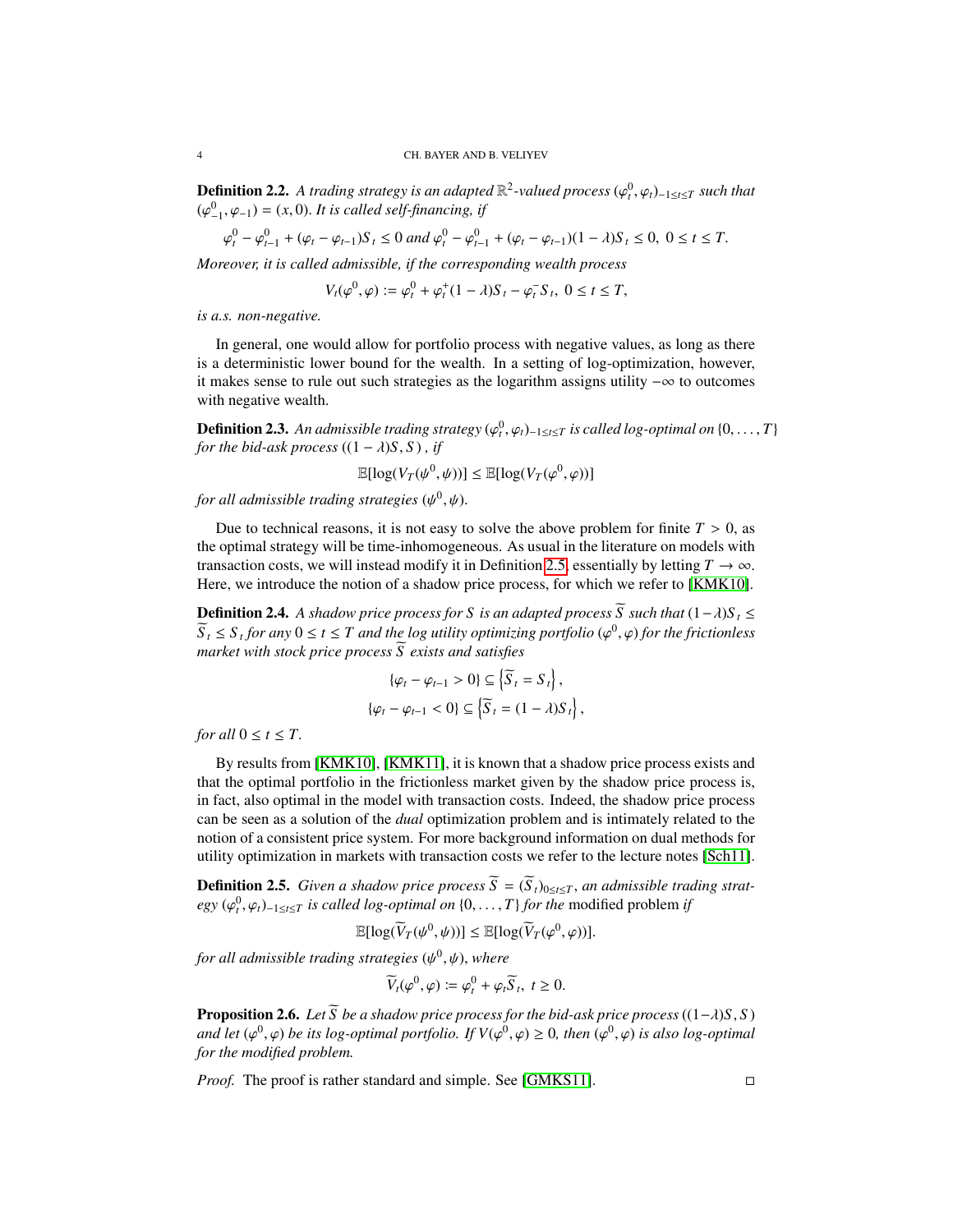Using the above proposition, we obtain that difference between the true and the modified problem is of order  $\lambda$ .

<span id="page-4-0"></span>**Corollary 2.7.** *Let*  $\widetilde{S}$  *be a shadow price process for the bid-ask price process*  $((1 - \lambda)S, S)$ *.* (*i*) If its log-optimal portfolio ( $\varphi^0$ ,  $\varphi$ ) satisfies  $\varphi^0 \ge 0$  and  $\varphi \ge 0$ , then

$$
\sup_{(\psi^0,\psi)} \mathbb{E}[\log(V_T(\psi^0,\psi))] + \log(1-\lambda) \leq \mathbb{E}[\log(V_T(\varphi^0,\varphi))] \leq \sup_{(\psi^0,\psi)} \mathbb{E}[\log(V_T(\psi^0,\psi))].
$$

*(ii) In general, we can find a positive, bounded random variable*  $Y = Y(\lambda)$  *having a finite, deterministic limit*  $Y(0) = \lim_{\lambda \to 0} Y(\lambda)$  *such that* 

sup  $\sup_{(\psi^0,\psi)} \mathbb{E}[\log(V_T(\psi^0,\psi))] + E[\log(1-\lambda Y(\lambda))] \leq \mathbb{E}[\log(V_T(\varphi^0,\varphi))] \leq \sup_{(\psi^0,\psi)} \mathbb{E}[\log(V_T(\psi^0,\psi))].$ 

*Proof.* Here we only give the proof of (i). For the second part we refer to Lemma [5.6.](#page-13-0) Let  $(\psi^0, \psi)$  be any admissible strategy for  $((1 - \lambda)S, S)$ . As  $(1 - \lambda)S \leq \overline{S} \leq S$ , we get  $V_{\alpha}(\psi^0, \psi) \leq \widetilde{V}_{\alpha}(\psi^0, \psi)$ . If  $\omega^0 > 0$  and  $\omega > 0$ , then by the same reason we obtain  $V_{\alpha}(\omega^0, \omega) >$  $V_T(\psi^0, \psi) \le \widetilde{V}_T(\psi^0, \psi)$ . If  $\varphi^0 \ge 0$  and  $\varphi \ge 0$ , then by the same reason we obtain  $V_T(\varphi^0, \varphi) \ge$ <br>(1)  $\widetilde{V}_T(\varphi^0, \varphi)$ . Combining these with Proposition 2.6, we obtain  $(1 - \lambda)\tilde{V}_T(\varphi^0, \varphi)$ . Combining these with Proposition [2.6,](#page-3-1) we obtain

$$
\mathbb{E}[\log(V_T(\varphi^0, \varphi))] \ge \mathbb{E}[\log(\widetilde{V}_T(\varphi^0, \varphi))] + \log(1 - \lambda)
$$
  
\n
$$
\ge \mathbb{E}[\log(\widetilde{V}_T(\psi^0, \psi))] + \log(1 - \lambda)
$$
  
\n
$$
\ge \mathbb{E}[\log(V_T(\psi^0, \psi))] + \log(1 - \lambda).
$$

In particular, Corollary [2.7](#page-4-0) implies that both problems coincide in the limit when  $T \rightarrow$ ∞. Intuitively, this is clear, as an additional transaction at a final time *T* should not matter much when *T* is large and we have a proper time-rescaling. To make this statement precise, we need to introduce one more notion.

<span id="page-4-3"></span>Definition 2.8. *The* optimal growth rate *is defined as*

$$
R \coloneqq \limsup_{T \to \infty} \frac{1}{T} \mathbb{E} \left[ \log \left( V_T(\varphi^{0,T}, \varphi^T) \right) \right],
$$

where  $(\varphi^{0,T}, \varphi^T)$  *denotes the log-optimal portfolio for the time-horizon*  $T$ .

Intuitively, this means that by trading optimally, the value of the portfolio will grow like  $e^{RT}$  on average. Now, Corollary [2.7](#page-4-0) obviously implies that we can replace *V<sub>T</sub>* by  $\overline{V}_T$  and the optimal portfolio by the optimal portfolio of the modified problem.

## 3. Heuristic construction of the shadow price process

<span id="page-4-2"></span>In this section, we are going to construct the shadow price process  $\widetilde{S}$  on a heuristic level, which will then be made rigorous in the next section. In particular, we want to stress that most of the assumptions made in this section will be justified in Section [4.](#page-8-0) Moreover, some rather heuristic and vague constructions shall be made more precise.

Following [\[GMKS11\]](#page-16-3), we make a particular *ansatz* for the parametrization of the shadow price process.

<span id="page-4-1"></span>**Assumption 3.1.** *The shadow price process*  $\widetilde{S}$  *is a generalized binomial model as introduced in Proposition* [2.1.](#page-2-2) *For any* excursion *of the shadow price process*  $\overline{S}$  *away from the boundaries given by the bid- and ask-price process, there is a deterministic function g such that*  $\overline{S} = g(S)$  *during the excursion, i.e., whenever the shadow price process satisfies*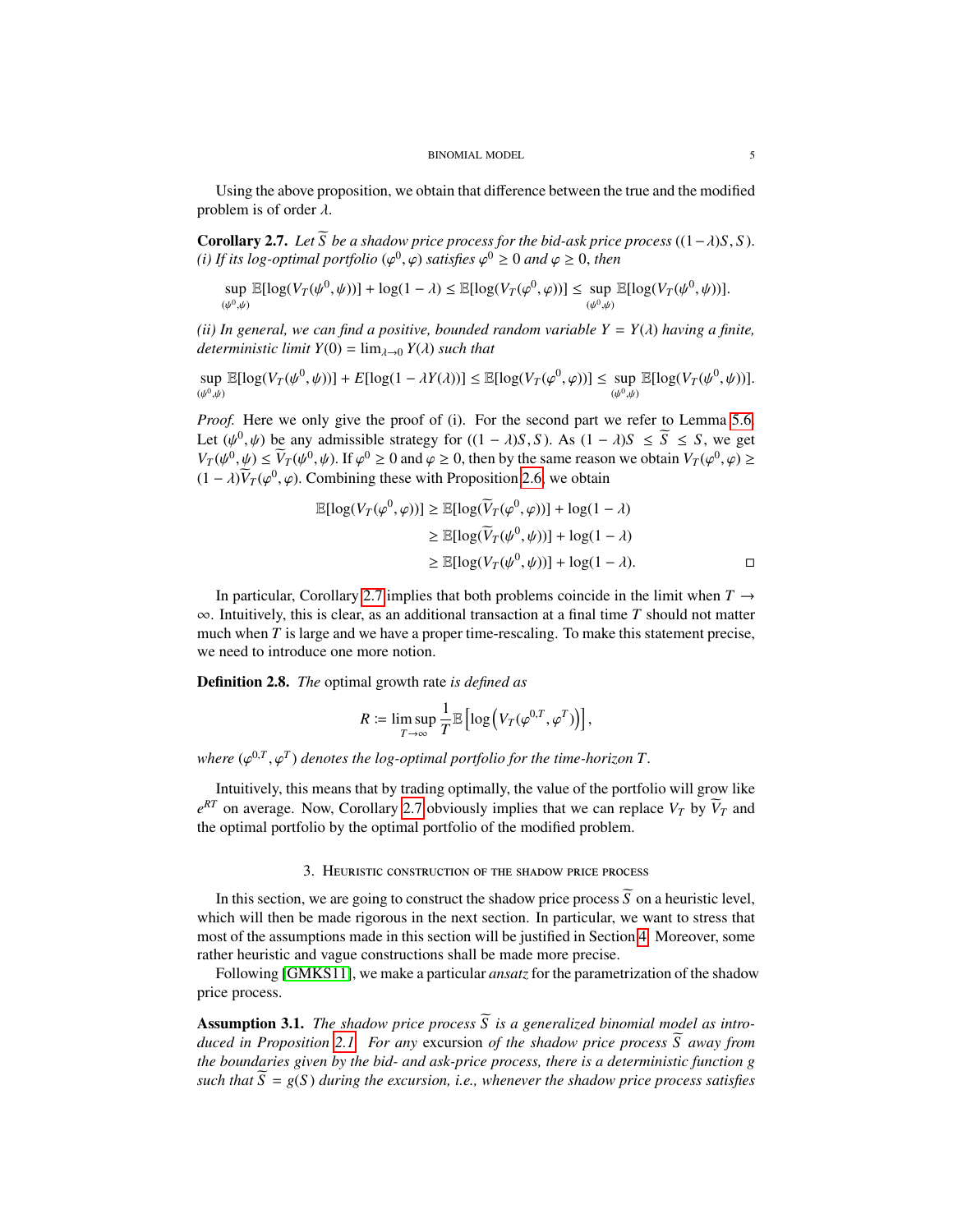$S_t \in \{(1-\lambda)S_t, S_t\}, S_{t+k} \in \{(1-\lambda)S_{t+k}, S_{t+k}\}\;but\; (1-\lambda)S_{t+h} < S_{t+h} < S_{t+h}$  for any<br> $1 \leq b \leq k-1$ , then there is a function a such that  $\widetilde{S}_{t+1} = \alpha(S_{t+1})$ ,  $1 \leq b \leq k-1$ ,  $4$  $1 ≤ h ≤ k − 1$ *, then there is a function g such that*  $\widetilde{S}_{t+h} = g(S_{t+h})$ ,  $1 ≤ h ≤ k − 1$ .

We assume that we start by buying at  $t = 0$ , i.e.,  $\widetilde{S}_0 = S_0$ . Hence, the relation

$$
x = \varphi_0 \widetilde{S}_0 + \varphi_0^0
$$

implies  $\varphi_0^0 = \frac{cx}{c+1}$  and  $\varphi_0 = \frac{x}{(c+1)S_0}$ , where  $c := \frac{\varphi_0^0}{\varphi_0S_0}$ . Let us note once more that *c* is treated as a known quantity for the moment.

In the frictionless case, Proposition [2.1](#page-2-2) shows that the optimal portfolio is, indeed, determined by *c* via  $\pi = \frac{1}{1+c}$ . Here, we treat the market with transaction costs as a *perturbation* of the frictionless market. Therefore, this motivates a parametrization of the portfolio by of the frictionless market. Therefore, this motivates a parametrization of the portfolio by the fraction  $c$  also in that case. Keeping  $c$  constant over time requires continuous trading, incurring prohibitive transaction costs. Consequently, we may expect that the optimal portfolio will only be re-balanced when *c* leaves a certain interval. Our first objective, therefore, is to compute the initial holdings in the optimal portfolio, i.e., the initial *c*. In what follows, we shall, however, assume that *c* is known and compute the given transaction costs  $\lambda$  as a function of the parameter — a relation, which is going to be inverted to obtain *c*.

Next, we construct the shadow price process  $\widetilde{S}$  during an *excursion* away from the boundary. For this, we parametrize  $\widetilde{S}$  not by time *t* but by the number *n* of "net upwards" steps" of the underlying price process, i.e., for a given  $t \ge 0$ , we consider  $n = n(t)$  such that  $S_t = u^n S_0$ ,  $n \in \mathbb{Z}$ , which is possible by our choice of a re-combining binomial tree model, i.e., by  $d = u^{-1}$ . During the first excursion from the bid-ask boundary, Assumption [3.1](#page-4-1) implies that  $\widetilde{S}_t = g(S_t)$  for some function *g*. In particular, since  $n(s) = n(t)$  implies that  $S_s = S_t$ , we have that  $S_t$  will only depend on *n*, but not on time *t* itself. Therefore, we may, during the first excursion away from the bid-ask prices, index the shadow price process by *n* instead of *t*.

Before constructing the shadow prices in the interior of the bid-ask price interval, let us take a look at the expected behavior of the shadow price process when the stock price falls, i.e., when  $n \leq 0$ . Intuitively, and following [\[GMKS11\]](#page-16-3), when the stock price gets smaller than the initial price  $S_0$ , we have to continue buying stock, i.e., we have  $\widetilde{S}_{-n} = S_{-n} = d^n S_0$ for  $n \ge 0$ , before the first instance of selling stock.<sup>[5](#page-5-1)</sup> We formulate this extended ansatz as a second assumption.

**Assumption 3.2.** *Given a time*  $t \geq 0$  *at which the number of bonds and stocks in the log-optimal portfolio for the frictionless market in the shadow price process*  $\tilde{S}$  needs to *be adjusted. Let t* + *h be the (random) next time of an adjustment of the portfolio in the* opposite direction. If  $\overline{S}_t = S_t$  and  $S_u < S_t$ , then  $\overline{S}_u = S_u$  and, conversely, if  $\overline{S}_t = (1 - \lambda)S_t$ <br>and  $S_s > S_t$ , then  $\overline{S}_t = (1 - \lambda)S_t$  for  $t \le u \le t + h$  $\int \frac{dx}{dt} = \int (1 - \lambda)S_u$ , for  $t \le u \le t + h$ .

What happens when  $S_t$  increases beyond  $S_0$ ? Intuitively, it seems clear that we will not change the log-optimal portfolio at times *t* with  $S_t > S_0$  except by selling stock, i.e., for positive *n* we expect to have  $(1 - \lambda)S_n \le \overline{S}_n < S_n$ . Thus, during a positive excursion of the stock price process  $S$  from  $S_0$ , the excursion of the shadow price process away from the bid-ask price boundary will end at  $\tau := \min \{ t \ge 0 \mid \widetilde{S}_t = (1 - \lambda) S_t \}$ , assuming that

<span id="page-5-0"></span><sup>&</sup>lt;sup>4</sup>Note that for different excursions, the functions *g* are not assumed to be equal. Later on, we will, however, see that those functions can be easily transformed into each other, see Proposition [4.5](#page-10-0) together with Proposition [4.4.](#page-9-0)

<span id="page-5-1"></span><sup>&</sup>lt;sup>5</sup>Obviously, a positive excursion thereafter will be treated differently as a positive excursion immediately started at time 0, i.e., with different shadow price process.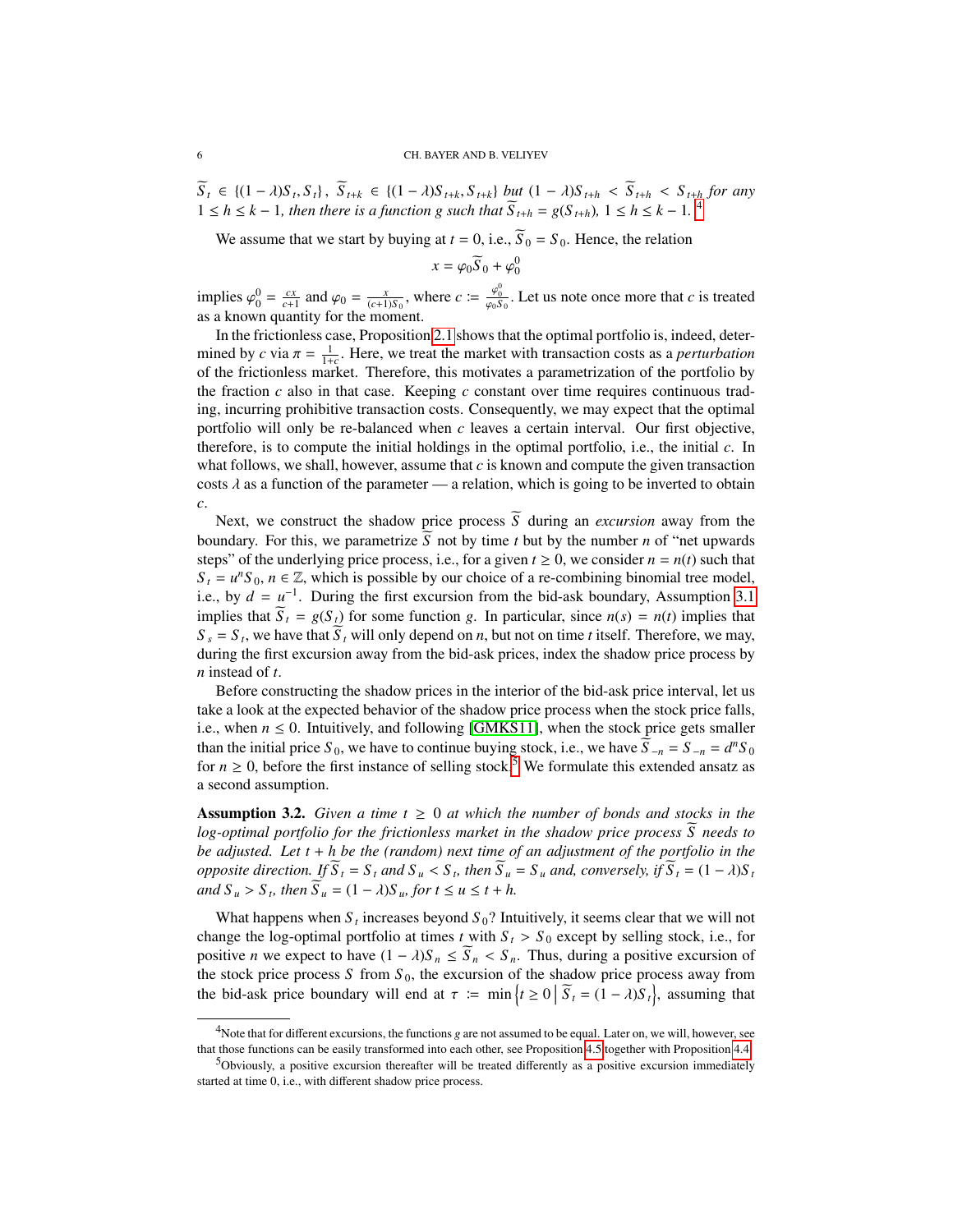

Figure 1. A path of the shadow price process

 $∀0 ≤ t ≤ τ : S<sub>t</sub> ≥ S<sub>0</sub>.$  We also let *k*  $:= n(τ)$  be the corresponding net number of upwards steps. This means that

$$
\frac{\varphi_n^0}{\varphi_n S_0} = c \text{ for } 0 \le n \le k - 1
$$

 $\varphi_n S_0$ <br>As for  $0 \le n \le k - 1$  the numbers of bonds and stock in the log-optimal portfolio for the market given by  $\widetilde{S}$  may not change, Proposition [2.1](#page-2-2) implies

(1) 
$$
\pi_n = \frac{\varphi_n \overline{S}_n}{\varphi_n^0 + \varphi_n \overline{S}_n} = \frac{\overline{S}_n}{cS_0 + \overline{S}_n} = \frac{p\overline{u}_{n+1} + (1-p)\overline{d}_{n+1} - 1}{(\overline{u}_{n+1} - 1)(1 - \overline{d}_{n+1})}.
$$

where

<span id="page-6-0"></span>
$$
\widetilde{u}_{n+1} = \frac{\widetilde{S}_{n+1}}{\widetilde{S}_n} \text{ and } \widetilde{d}_{n+1} = \frac{\widetilde{S}_{n-1}}{\widetilde{S}_n}.
$$

Solving [\(1\)](#page-6-0) gives the recursion

$$
\widetilde{S}_{n+1} = \frac{\widetilde{S}_n c S_0 + p \widetilde{S}_n \widetilde{S}_{n-1} - c S_0 (1-p) \widetilde{S}_{n-1}}{p c S_0 + \widetilde{S}_{n-1} - (1-p) \widetilde{S}_n}, \ \widetilde{S}_0 = S_0 \text{ and } \widetilde{S}_{-1} = S_0 d.
$$

Fortunately, we can find an explicit solution for the above recursion. It is given by

<span id="page-6-1"></span>(2) 
$$
\widetilde{S}_n = S_0 \frac{c(1 - (\frac{1-p}{p})^n) + \beta_p}{-(1 - (\frac{1-p}{p})^n) + \beta_p} \quad \text{for } p \neq \frac{1}{2},
$$

(3) 
$$
\widetilde{S}_n = S_0 \frac{cn + \beta}{-n + \beta} \qquad \text{for } p = \frac{1}{2},
$$

where  $\beta_p = \frac{(c+d)(2p-1)}{(1-d)(1-p)}$ <br>When we do not y

ere  $\beta_p = \frac{(c+d)(2p-1)}{(1-d)(1-p)}$  and  $\beta = \frac{c+d}{1-d}$ .<br>When we do not want to parametrize the shadow price process in terms of *n*, we can still express  $\overline{S}_t = S_0 g_c(S_t)$  for  $0 \le t \le \tau$ . Indeed, by  $S_n = S_0 u^n$  we see that we can express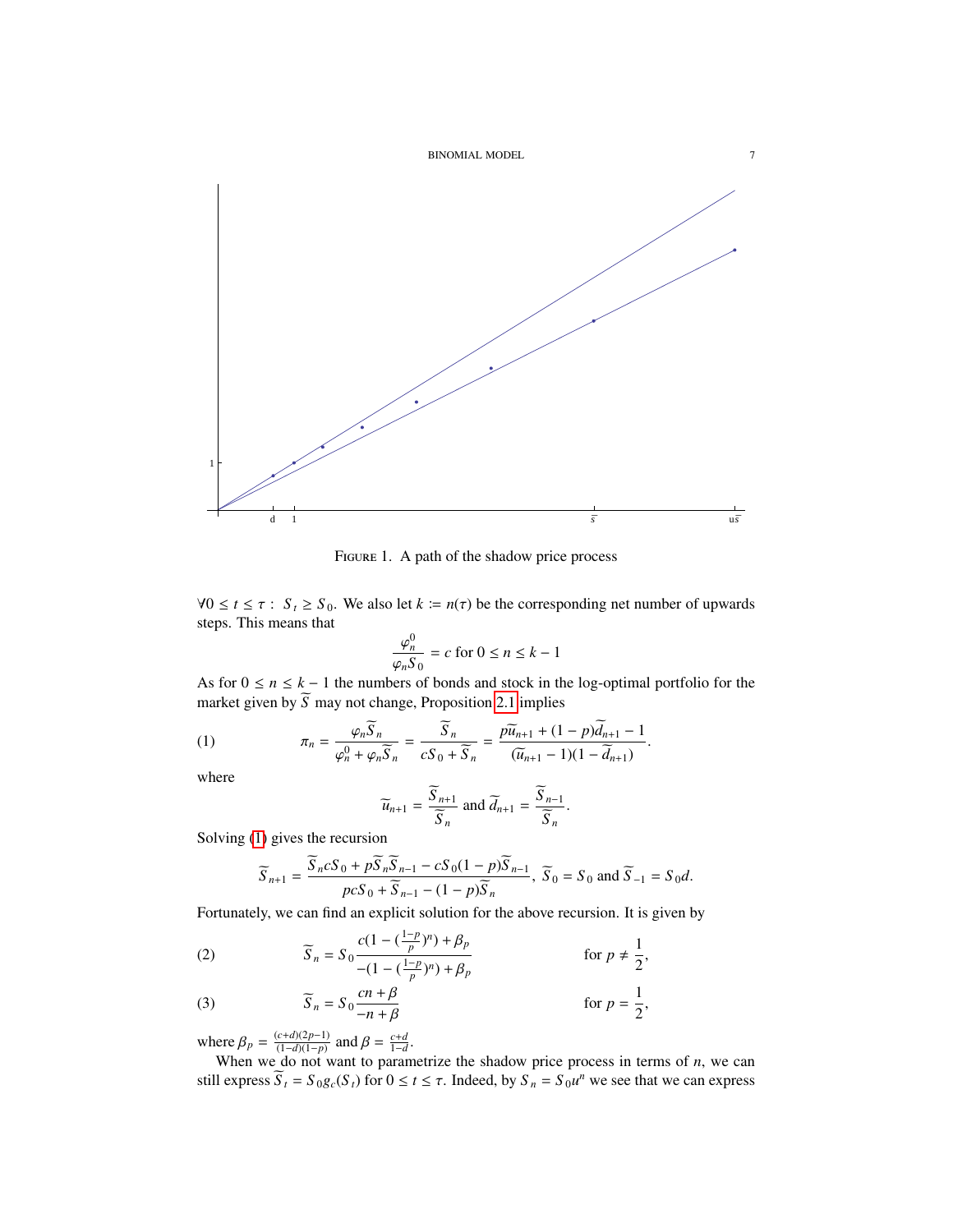*n* in terms of the stock price *s* by  $n = \frac{\log(s)}{\log(n)}$  $\frac{\log(s)}{\log(u)}$ , and inserting into [\(2\)](#page-6-1) gives

$$
g_c(s) = \frac{c\left(1 - \left(\frac{1-p}{p}\right)^{-\frac{\log(s)}{\log d}}\right) + \beta_p}{-\left(1 - \left(\frac{1-p}{p}\right)^{-\frac{\log(s)}{\log d}}\right) + \beta_p} \quad \text{for } p \neq \frac{1}{2},
$$
  

$$
g_c(s) = \frac{c\log(s) + \beta\log u}{-\log(s) + \beta\log u} \quad \text{for } p = \frac{1}{2}.
$$

Note that  $g_c(s)$  is increasing, first concave and then convex.

Now we have constructed a candidate for the shadow price process  $\tilde{S}$  which is defined until the first time when it again hits either the bid or the ask price of the true stock. We have also, en passant, settled the case when the process first hits the ask price again: for  $n = -1$ , we have  $\overline{S}_{-1} = S_{-1} = dS_0$ , and we will buy additional stock and re-start the recursion, but at a different initial value, see the next section for a detailed account. However, when we actually consider the passage from ask to bid price, i.e., when  $n = k$  and  $\widetilde{S}_k = (1 - \lambda)S_k$ , we have to decide how to re-balance our portfolio. In practice, the situation will be a bit difficult: most likely, we are not able to follow our explicit formula [\(2\)](#page-6-1), as it is quite possible that  $S_k < (1 - \lambda)S_k$ , i.e., that the recursion formula does not hold true anymore for the last step, because it would induce a violation of the first basic property of the shadow price process. In principle, it would be possible to handle this situation. However, it would lead to inherent non-continuities, which would not allow us to use the method of asymptotic expansions. Thus, we assume that the shadow price process *touches* the bid price at an integer point *k*. (Note that this is really an assumption on the model parameter, not just an ansatz! The assumption will be made more explicit in Assumption [4.3](#page-8-1) in the subsequent section.)

<span id="page-7-0"></span>**Assumption 3.3.** *The model parameters (u, d, p, S<sub>0</sub> and*  $\lambda$ *) are chosen such that*  $S_k = (1 - \lambda)u^kS_k$  and  $\tilde{S}_{k+1} = (1 - \lambda)u^{k+1}S_k$  $(1 - \lambda)u^k S_0$  *and*  $\overline{S}_{k+1} = (1 - \lambda)u^{k+1}S_0$ *.* 

The second part of Assumption [3.3](#page-7-0) requires some justification. In fact, it reflects a choice on the trading involved at the first opportunity of selling. More precisely, it means that we *do not re-balance the log-optimal portfolio when the shadow price process first hits the bid price*. Only when the stock price increases once more, the shadow price is again equal to the bid price and then we *do trade*. In the discrete time situation, this particular structure of the shadow price process seems arbitrary, but it reflects an important condition in the continuous problem as discussed in [\[GMKS11\]](#page-16-3), namely the *smooth pasting condition* for the analogous function *g* in the Black-Scholes model with proportional transaction costs. This condition says that *g* is continuously differentiable at  $\bar{s}$  with  $g(\bar{s}) = (1 - \lambda)\bar{s}$ , i.e., in some sense the shadow price process "smoothly" merges with the bid price process. In continuous time, this assumption is very beneficial in, for instance, avoiding any reference to local times. In the discrete case, other choices are clearly also possible, which lead, inter alia, to different shadow price processes as the one studied by [\[GMKS11\]](#page-16-3) in the Black-Scholes model seen as a limiting case of the binomial model. Since one of the main motivations for the present model is to study precisely this convergence, we impose the second part of Assumption [3.3.](#page-7-0)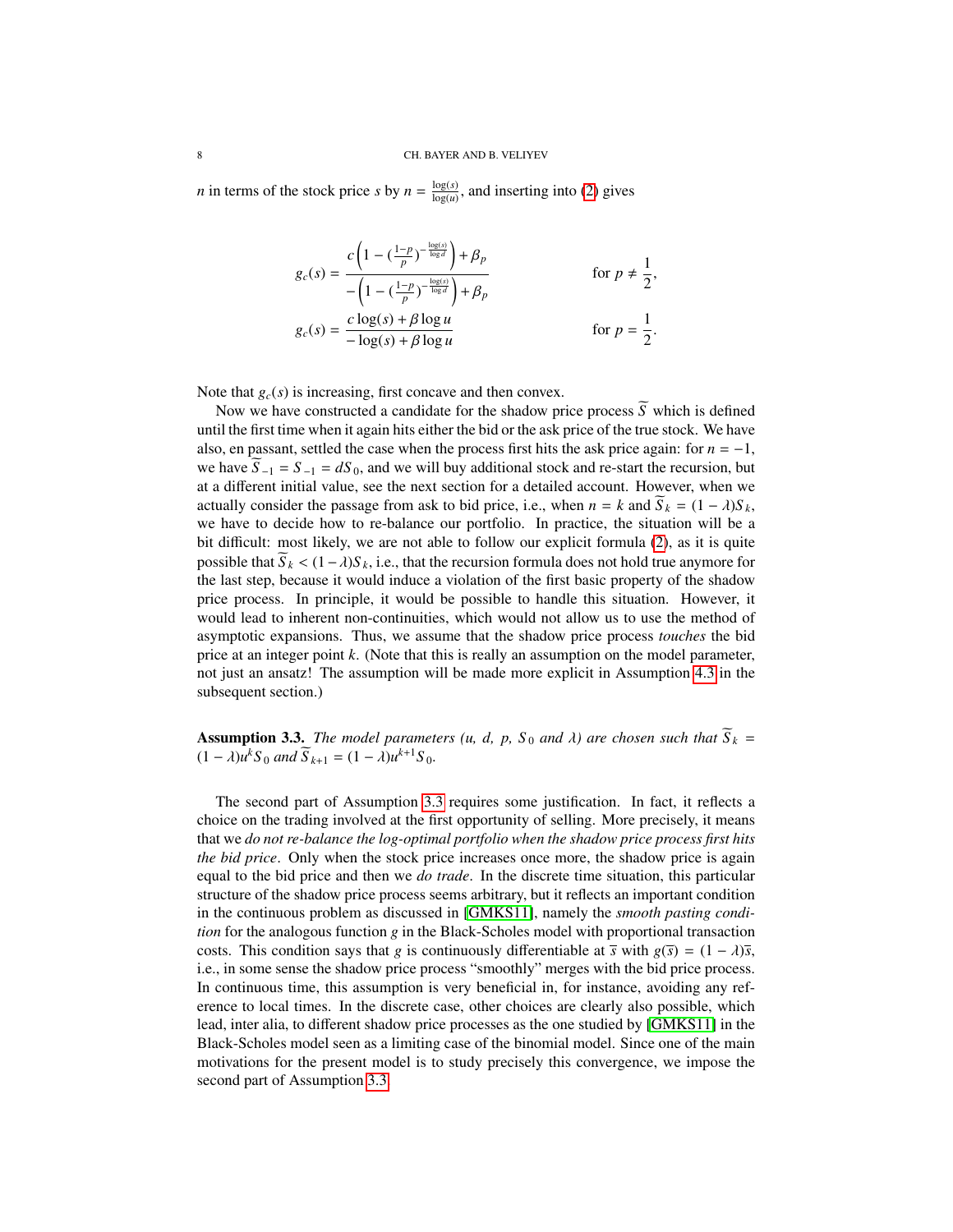#### <span id="page-8-4"></span>BINOMIAL MODEL 9

In the next step, we interpret the two equalities in Assumption [3.3](#page-7-0) as a system of equations for the two unknowns *k* and  $\lambda$ .<sup>[6](#page-8-2)</sup> For  $p = \frac{1}{2}$ , the solution is given by  $k = \frac{(c+d)(c-1)}{c(1-d)}$  $\frac{+a(c-1)}{c(1-d)}$  and  $\lambda = 1 - c^2 d^k$ 

For  $p \neq \frac{1}{2}$ , set  $x = \frac{1-p}{p}$  $\frac{p}{p}$  and  $y = x^k$ . If we eliminate  $\lambda$  from equations, then we obtain

(4) 
$$
\frac{c(1-y) + \beta_p}{-(1-y) + \beta_p} = \frac{c(1-xy) + \beta_p}{-(1-xy) + \beta_p}d
$$

which is second order polynomial equation for *y*. We obtain two solutions  $y_1$  to be given<br>in (5) and  $y_2 = \frac{p}{x}$  which implies that the net number of unwards steps is  $k = -1$ . However in [\(5\)](#page-8-3) and  $y_2 = \frac{p}{1-p}$  which implies that the net number of upwards steps is  $k = -1$ . However, for  $k = -1$ , we indeed solve equation [\(4\)](#page-8-4), but at the ask-price instead of the bid price. Therefore, the remaining solution must be the appropriate one,

<span id="page-8-3"></span>(5) 
$$
y = \frac{[c(p+pd-d)+d(2p-1)][1-p-pd-c(2p-1)]}{c(1-d)^2(1-p)^2}
$$

Hence,  $\bar{s} = d^{-k} = y^{-\log(d)/\log(x)}$ . Inserting this, we obtain (6)

<span id="page-8-5"></span>
$$
\lambda = \frac{(cp((c+2)d+c) - c(c+1)d) \left( -\frac{c(d-1)^2(p-1)^2}{((c+2)d p - (c+1)d + cp)(c(2p-1)+d p + p-1)} \right)^{-\frac{\log(d)}{\log(x)}}}{c(2p-1)+dp+p-1} + 1 =: F(c).
$$

## 4. Formal construction of the shadow price process

<span id="page-8-0"></span>The proofs of most propositions in this section are found in Appendix [A.](#page-17-9) From now on we fix  $S_0 = 1, 0 < \lambda < 1, 1 > d = 1/u > 0$  and  $\frac{d}{1+d} < p < \frac{1}{1+d}$ . (The last inequality translates to the condition  $0 < \mu < \sigma^2$  in the Black-Scholes case. By modifying some<br>of the functions, it is also possible to carry out the whole analysis for the other cases) of the functions, it is also possible to carry out the whole analysis for the other cases.) Moreover, we denote  $\bar{c} = \frac{1-p-pd}{p+nd-d}$  $\frac{1-p-pd}{p+pd-d}$  and  $b = \frac{\log(d)}{\log((1-p)/p)}$ . Note that the optimal wealth fraction  $\pi_t$  in the frictionless binomial model is by Proposition [2.1](#page-2-2) given by  $\pi_t = \frac{1}{1+\bar{c}}$ .

### <span id="page-8-7"></span>Proposition 4.1. *Define*

$$
F(c) := \begin{cases} 1 - \left(\frac{c(p + pd - d) + d(2p - 1)}{(1 - d)(1 - p)}\right)^2 \left(\frac{(c(p + pd - d) + d(2p - 1))(1 - p - pd - c(2p - 1))}{c(1 - d)^2(1 - p)^2}\right)^{b - 1} & \text{for } p \neq \frac{1}{2},\\ 1 - c^2 d^{\frac{(c + d)(c - 1)}{c(1 - d)}} & \text{for } p = \frac{1}{2}. \end{cases}
$$

*Then,*  $F(c) = \lambda$  *has a unique solution in*  $(\bar{c}, \infty)$  *if*  $p \in (\frac{d}{1+d}, \{c-1-p-pd\} \times c, \{c-1-1\} \times c)$  $\frac{1}{2}$ ], and a unique solution in  $(\bar{c}, \frac{1-p-pd}{2p-1})$  $\frac{-p-pd}{2p-1}$ ) *if*  $p \in (\frac{1}{2},)$  $\frac{1}{1+d}$ ).

As we have *<sup>c</sup>*, we can define *<sup>k</sup>* and ¯*s*. Denote

$$
r(c) \coloneqq \frac{[c(p+pd-d)+d(2p-1)][1-p-pd-c(2p-1)]}{c(1-d)^2(1-p)^2}
$$

<span id="page-8-6"></span>Proposition 4.2. *Fix c and define*

$$
k := \begin{cases} \frac{\log(r(c))}{\log(\frac{1-p}{p})} & \text{for } p \neq \frac{1}{2}, \\ \frac{(c+d)(c-1)}{c(1-d)} & \text{for } p = \frac{1}{2}, \end{cases}
$$

 $and \ \bar{s} := u^k$ . We have  $k > 0$ .

<span id="page-8-1"></span>Assumption 4.3. *We assume that the model parameter d is given such that k is a positive integer in the above definition.*

<span id="page-8-2"></span><sup>&</sup>lt;sup>6</sup>Recall that we treat  $\lambda$  as an unknown and  $c$  as a known quantity with the prospect of inverting the function for  $\lambda$  in terms of  $c$  at a later step.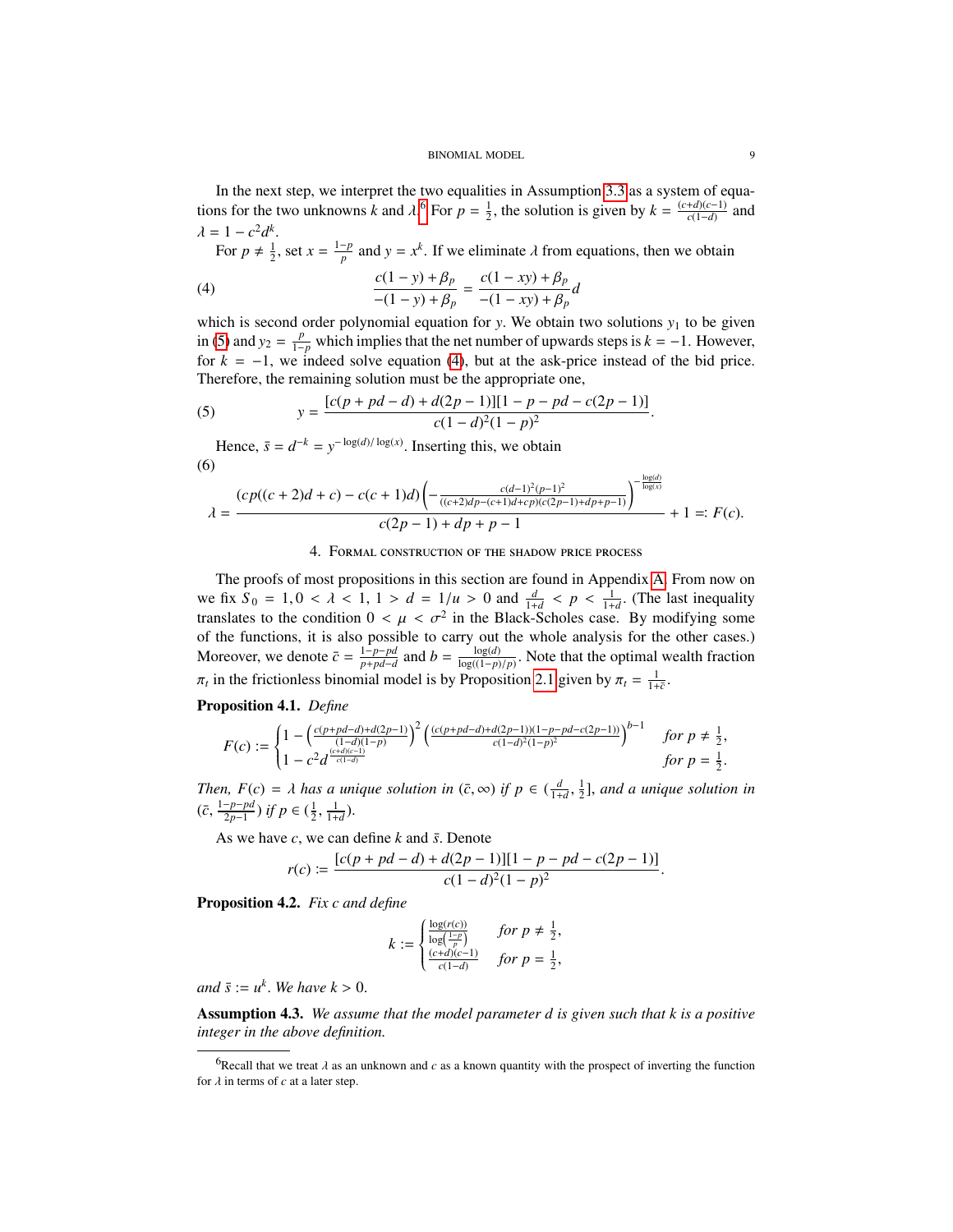Note that this is the only assumption left from the previous Section [3.](#page-4-2) A closer look at the definition of *k* shows the intuitively obvious fact that *k* converges to infinity when *d* → 1. Consequently, at least when we are really interested in binomial models with *d* ~ 1, Assumption [4.3](#page-8-1) is easy to fulfill by a slight modification of the model parameters.

<span id="page-9-0"></span>**Proposition 4.4.** *Define the function g on*  $\{d, 1, \ldots, \bar{s}, u\bar{s}\}$  *by* 

$$
g(s) := \begin{cases} \frac{c\left(1-(\frac{1-p}{p})^{-\frac{\log(s)}{\log d}}\right) + \beta_p}{\left(-1-(\frac{1-p}{p})^{-\frac{\log(s)}{\log d}}\right) + \beta_p}, & \text{for } p \neq \frac{1}{2},\\ \frac{c\log(s) + \beta \log u}{-\log(s) + \beta \log u}, & \text{for } p = \frac{1}{2}, \end{cases}
$$

*where*  $\beta_p = \frac{(c+d)(2p-1)}{(1-d)(1-p)}$  $\frac{(c+d)(2p-1)}{(1-d)(1-p)}$  and  $\beta = \frac{c+d}{1-d}$ . Then g is increasing, maps  $\{d, 1, \ldots, \bar{s}, u\bar{s}\}$  onto  ${d, 1, ..., (1 - \lambda)\bar{s}, (1 - \lambda)u\bar{s}}$  *and satisfies the "smooth pasting" conditions* 

(7) 
$$
g(d) = d, g(1) = 1, g(\bar{s}) = (1 - \lambda)\bar{s}, g(u\bar{s}) = (1 - \lambda)u\bar{s}.
$$

*In addition,*

$$
(1 - \lambda)s \le g(s) \le s \text{ for } 1 \le s \le \bar{s}.
$$

*Finally, we have*

$$
\frac{p\frac{g(as)}{g(s)} + (1-p)\frac{g(ds)}{g(s)} - 1}{(\frac{g(us)}{g(s)} - 1)(1 - \frac{g(ds)}{g(s)})} = \frac{g(s)}{c + g(s)} \text{ for } 1 \le s \le \bar{s}.
$$

Define the sequence of stopping times  $(\varrho_n)_{n=0}^{\infty}, (\sigma_n)_{n=1}^{\infty}$  and a process  $(m_t)_{t\geq0}$  by

$$
\varrho_0 = 1 \text{ and } m_t = \min_{0 \le i \le t} S_i, \ 0 \le t \le \sigma_1,
$$

where  $\sigma_1$  is defined as

$$
\sigma_1 = \min \left\{ t \ge \varrho_0 : \frac{S_t}{m_t} = \bar{s} \& \frac{S_{t-1}}{m_{t-1}} = \bar{s} \right\}.
$$

Then, define the process  $(M_t)_{t\geq0}$  as

$$
M_t = \max_{\sigma_1 \leq i \leq t} S_i, \ \sigma_1 \leq t \leq \varrho_1,
$$

where  $\varrho_1$  is defined as

$$
\varrho_1 = \min \left\{ t \ge \sigma_1 : \frac{S_t}{M_t} = \frac{1}{\bar{s}} \& \frac{S_{t-1}}{M_{t-1}} = \frac{1}{\bar{s}} \right\}
$$

Afterwards, we again pass to the running minimum and define

$$
m_t = \min_{\varrho_1 \leq i \leq t} S_i, \, \varrho_1 \leq t \leq \sigma_2,
$$

where

$$
\sigma_2 = \min \left\{ t \ge \varrho_1 : \frac{S_t}{m_t} = \bar{s} \& \frac{S_{t-1}}{m_{t-1}} = \bar{s} \right\}.
$$

Then, for  $t \geq \sigma_2$ , we define

$$
M_t = \max_{\sigma_2 \leq i \leq t} S_i, \ \sigma_2 \leq t \leq \varrho_2,
$$

where

$$
\varrho_2 = \min \left\{ t \ge \sigma_2 : \frac{S_t}{M_t} = \frac{1}{\bar{s}} \& \frac{S_{t-1}}{M_{t-1}} = \frac{1}{\bar{s}} \right\}.
$$

Proceeding in a similar way, we get the stopping times  $(\sigma_n)_{n=1}^{\infty}$ ,  $(\rho_n)_{n=1}^{\infty}$ . Both  $\sigma_n$  and increase a s to infinity. Note that these stopping times are indeed attained because S  $\varrho_n$  increase a.s. to infinity. Note that these stopping times are indeed attained because *S*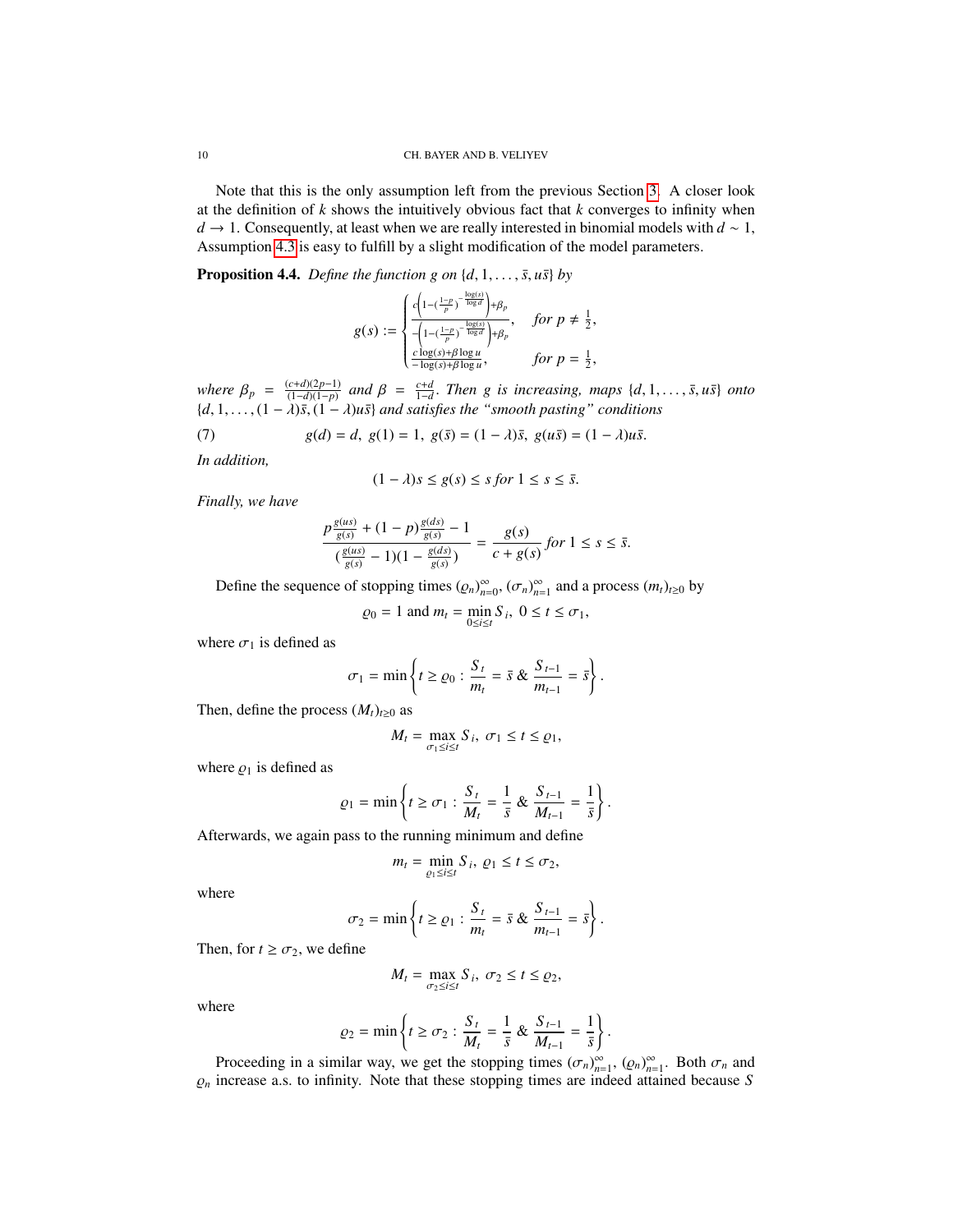is a binomial model,  $\bar{s} = u^k$  where  $k \in \mathbb{N}$  and  $\frac{S_0}{M_{\text{on}}} = 1, \frac{S_{\sigma n}}{M_{\text{on}}}$ <br>Mergevier, we see that *m* and *M* erg only defined on stacks  $\frac{S_{\sigma_n}}{M_{\sigma_n}} = 1, \frac{S_{\varrho_n}}{m_{\varrho_n}}$  $\frac{\delta \varrho_n}{m_{\varrho_n}} = 1$ , for  $n \geq 1$ . Moreover, we see that  $m_t$  and  $M_t$  are only defined on stochastic intervals  $[\![\varrho_{n-1}, \sigma_n]\!]$  and  $[\![\pi] \cap \varrho_{n}]$  and  $[\![\pi] \cap \varrho_{n}]$  and  $[\![\varrho_{n-1}, \sigma_{n}]$  and  $[\![\varrho_{n-1}, \sigma_{n}]$  and  $[\![\varrho_{n-1}, \sigma_{n}]$  and  $[\![\varrho_{n-1}, \sigma_{n}]$  $[ [σ<sub>n</sub>, ρ<sub>n</sub>]$  respectively. Note that  $\bar{s}m_{σ_n-1} = S_{σ_n-1}$  and  $M_{ρ_n-1} = \bar{s}S_{ρ_n-1}$  for  $n ≥ 1$ . Then, we extend the processes *M* and *m* to N by

$$
M_t := \bar{s}m_t, \text{ for } t \in \bigcup_{n=1}^{\infty} [I\!\!R_{n-1}, \sigma_n[]\!\!I] \text{ and } m_t := \frac{M_t}{\bar{s}}, \text{ for } t \in \bigcup_{n=1}^{\infty} [[\sigma_n, \rho_n[]\!\!I].
$$

Therefore, we have

$$
n_t \leq S_t \leq \bar{s}m_t \text{ for } t \geq 0.
$$

 $m_t \leq S_t \leq \bar{s}m_t$  for  $t \geq 0$ .<br>Furthermore, by construction, *m* decreases only on {*S*<sub>*t*</sub> =  $m_t$ } and increases only on {*S*<sub>*t*</sub> =  $M_t$ } = {*S*<sub>*t*</sub> = *sm*<sub>t</sub>}.

Now, we can define a candidate for a shadow price. The result shows that it is a generalized binomial model.

<span id="page-10-0"></span>**Proposition 4.5.** *Define*  $\overline{S}_t = m_t g(\frac{S_t}{m_t}), t \ge 0$ . *Then*,  $\overline{S}$  *is an adapted process which lies in the bid-ask interval*  $[(1 - \lambda)S, S]$ *. Moreover, consider the multipliers*  $\widetilde{u}_t$  *and*  $\widetilde{d}_t$  *implicitly*<br>*defined* by *defined by*

$$
\widetilde{S}_{t+1} = \begin{cases} \widetilde{u}_{t+1} \widetilde{S}_t, & S_{t+1} = u S_t, \\ \widetilde{d}_{t+1} \widetilde{S}_t, & S_{t+1} = d S_t, \end{cases}
$$

*then we have*

$$
\widetilde{u}_{t+1} = \frac{g(\frac{S_t u}{m_t})}{g(\frac{S_t}{m_t})} > 1 > \widetilde{d}_{t+1} = \frac{g(\frac{S_t d}{m_t})}{g(\frac{S_t}{m_t})}.
$$

*Proof.*  $\widetilde{S}$  is adapted because *m* is adapted. Moreover,

$$
1 \le \frac{S_t}{m_t} \le \bar{s}, \text{ for } t \ge 0.
$$

Also Proposition [4.4](#page-9-0) implies that

$$
(1 - \lambda)s \le g(s) \le s \text{ for } 1 \le s \le \bar{s}.
$$

Hence *S* lies in the bid-ask interval. The ratios in the last assertion easily follow in the  $\frac{1}{2}$ case  $m_t < S_t < \bar{s}m_t$  as  $m_t$  does not change. In the cases  $S_t = m_t$  and  $S_t = \bar{s}m_t$  they follow using *g*(*d*) = *d* and *g*(*us*̄) = (1 − *λ*)*us*̄ respectively. Finally,  $\tilde{u}_{t+1} > 1 > \tilde{d}_{t+1}$ , since *g* is increasing.  $\Box$ increasing.

The log-optimal portfolio can be given in closed form relative to the process *m* and the sequence of stopping times  $\rho$  and  $\sigma$ .

<span id="page-10-1"></span>**Theorem 4.6.** *Let*  $\overline{S}_t = m_t g\left(\frac{S_t}{m_t}\right)$ . *Then the* log-*optimizer* ( $\varphi_t^0, \varphi_t$ ) in the frictionless market *with*  $\widetilde{S}$  *exists and satisfies*  $(\varphi_{-1}^0, \varphi_{-1}) = (x, 0), (\varphi_0^0, \varphi_0) = (\frac{cx}{c+1},$  $\frac{x}{c+1}$ ) *and for*  $t > 0$ 

$$
\varphi_t^0 = \begin{cases} \varphi_{\varrho_{n-1}-1}^0\left(\frac{c+d}{c+1}\right)^{\frac{\log(m_t)-\log(m_{\varrho_{n-1}-1})}{\log(d)}}, & \text{on } \cup_{n=1}^{\infty} \llbracket \varrho_{n-1}, \sigma_n \rrbracket, \\ \varphi_{\sigma_n-1}^0\left(\frac{cd+(1-\lambda)\bar{s}}{c+(1-\lambda)\bar{s}}\right)^{\frac{\log(m_t)-\log(m_{\varrho_{n-1}-1})}{\log(d)}} \frac{m_t}{m_{\sigma_n}-1}, & \text{on } \cup_{n=1}^{\infty} \llbracket \sigma_n, \varrho_n \rrbracket, \end{cases}
$$

*together with*

$$
\varphi_t = \begin{cases} \varphi_{\varrho_{n-1}-1} \left( \frac{c+d}{c+1} \right)^{\frac{\log(m_t)-\log(m_{\varrho_{n-1}-1})}{\log(d)}} \frac{m_{\varrho_{n-1}-1}}{m_t}, & on \cup_{n=1}^{\infty} \llbracket \varrho_{n-1}, \sigma_n \rrbracket, \\ \varphi_{\sigma_n-1} \left( \frac{cd+(1-\lambda)\bar{s}}{c+(1-\lambda)\bar{s}} \right)^{\frac{\log(m_t)-\log(m_{\varrho_{n-1}-1})}{\log(d)}}, & on \cup_{n=1}^{\infty} \llbracket \sigma_n, \varrho_n \rrbracket. \end{cases}
$$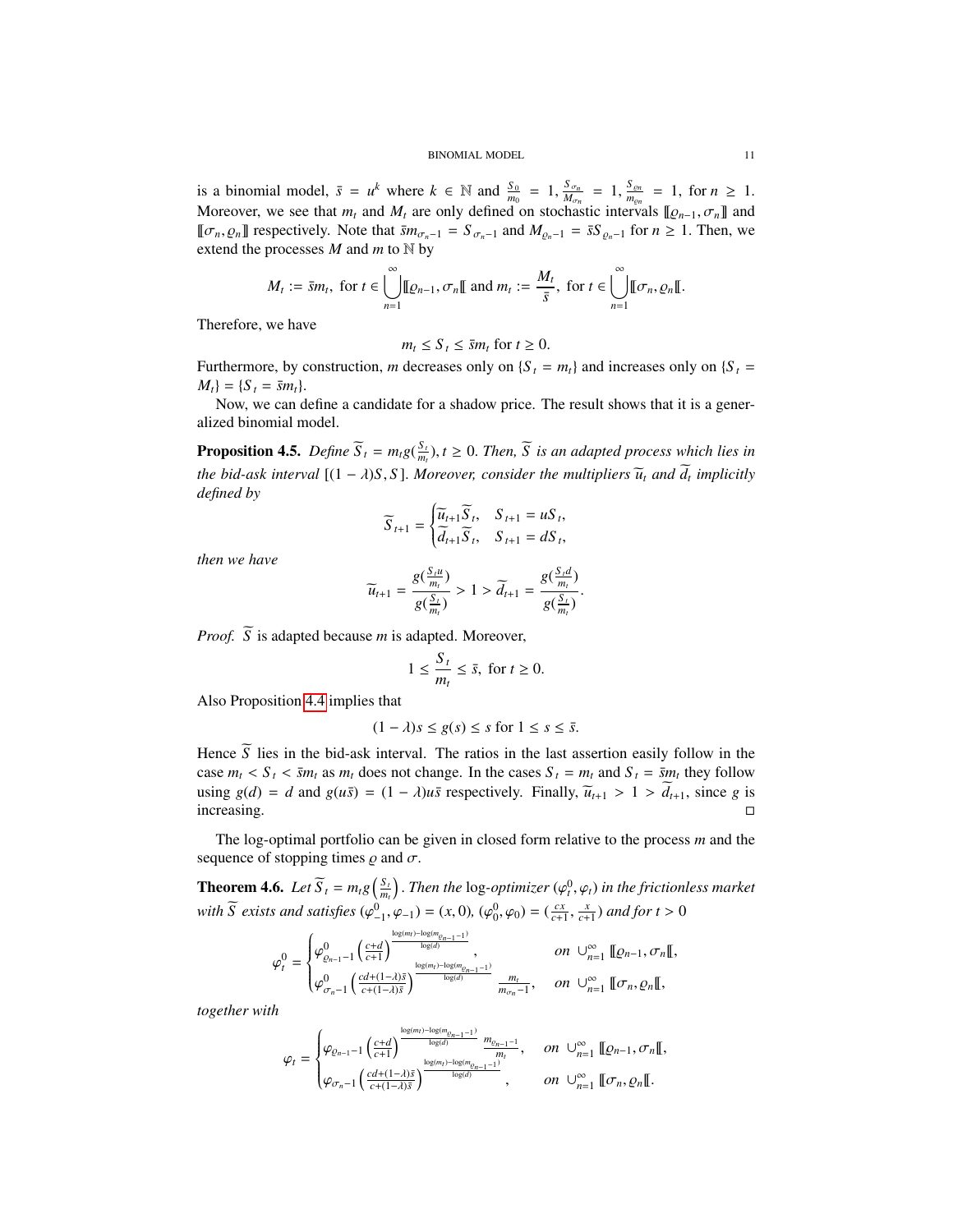*Furthermore, the optimal fraction of wealth invested in the stock satisfies*

$$
\widetilde{\pi}_t = \frac{\varphi_t \widetilde{S}_t}{\varphi_t^0 + \varphi_t \widetilde{S}_t} = \frac{g\left(\frac{S_t}{m_t}\right)}{c + g\left(\frac{S_t}{m_t}\right)}.
$$

*Proof.* We will show that  $(\varphi_i^0, \varphi_i)$  given above is indeed the log-optimal portfolio. It is clear from the above definition that  $(\varphi_i^0, \varphi_i)$  is an adapted process. Inductively, we obtain clear from the above definition that  $(\varphi_t^0, \varphi_t)$  is an adapted process. Inductively, we obtain that that

(8) 
$$
\varphi_t^0 = cm_t \varphi_t, \text{ for } t \ge 0,
$$

both on  $\bigcup_{n=1}^{\infty} [[\varrho_{n-1}, \sigma_n[[$  and on  $\bigcup_{n=1}^{\infty} [[\sigma_n, \varrho_n[[$ . Therefore, the self-financing condition

<span id="page-11-0"></span>
$$
\varphi_{t+1}^0 - \varphi_t^0 + \widetilde{S}_{t+1}(\varphi_{t+1} - \varphi_t) = 0,
$$

follows easily when  $m_t$  does not change, as then  $\varphi_t^0$  and  $\varphi_t$  do not change, either. If  $m_t$  changes and  $t \in \mathbb{R}^{\infty}$   $\mathbb{R}^{\infty}$  and  $\mathbb{R}^{\infty}$  and  $t \in \mathbb{R}^{\infty}$  and  $\mathbb{R}^{\infty}$  and  $t \in \mathbb{R}^{\infty}$ changes and  $t \in \bigcup_{n=1}^{\infty} [\![\varrho_{n-1}, \sigma_n[\![\!]$ , then the self-financing condition follows using [\(8\)](#page-11-0) and the feat that  $\widetilde{S} = m$  and  $\widetilde{S} = m$ , and  $\widetilde{S} = m$ , and  $\widetilde{S} = m$ the fact that  $\widetilde{S}_t = m_t$  and  $\widetilde{S}_{t+1} = m_{t+1} = dm_t$ . It follows similarly for  $t \in \bigcup_{n=1}^{\infty} [\![\sigma_n, \varrho_n[\![\cdot]\!]$ .<br>Therefore (8) implies that the fraction of wealth in the stock is Therefore, [\(8\)](#page-11-0) implies that the fraction of wealth in the stock is

$$
\frac{\varphi_t \widetilde{S}_t}{\varphi_t^0 + \varphi_t \widetilde{S}_t} = \frac{g\left(\frac{S_t}{m_t}\right)}{c + g\left(\frac{S_t}{m_t}\right)}.
$$

Now, we prove that the same holds for the log-optimizer and hence by uniqueness we are done. By Proposition [4.5,](#page-10-0)  $\widetilde{S}$  is a generalized binomial model and hence Proposition [2.1](#page-2-2) and Proposition [4.4](#page-9-0) imply that the fraction of wealth invested in the stock is given by

$$
\widetilde{\pi}_t = \frac{p\widetilde{u}_{t+1} + (1-p)\widetilde{d}_{t+1} - 1}{(\widetilde{u}_{t+1} - 1)(1 - \widetilde{d}_{t+1})} = \frac{p\frac{g(a\frac{S_t}{m_t})}{g(\frac{S_t}{m_t})} + (1-p)\frac{g(a\frac{S_t}{m_t})}{g(\frac{S_t}{m_t})} - 1}{(\frac{g(a\frac{S_t}{m_t})}{g(\frac{S_t}{m_t})} - 1)(1 - \frac{g(d\frac{S_t}{m_t})}{g(\frac{S_t}{m_t})})} = \frac{g\left(\frac{S_t}{m_t}\right)}{c + g\left(\frac{S_t}{m_t}\right)}.
$$

**Corollary 4.7.** *Let*  $\widetilde{S}_t = m_t g\left(\frac{S_t}{m_t}\right)$ . *Then*  $\widetilde{S}_t$  *is a shadow price.* 

*Proof.* By definition, *m* decreases only on  ${S_t = m_t}$  and increases only on  ${S_t = \bar{s}m_t}$ . Hence, by definition of  $\varphi$  in Theorem [4.6,](#page-10-1) we obtain

$$
\{\varphi_t - \varphi_{t-1} > 0\} \subseteq \{S_t = m_t\} = \{\overline{S}_t = S_t\} \text{ and}
$$
  

$$
\{\varphi_t - \varphi_{t-1} < 0\} \subseteq \{S_t = \overline{s}m_t\} = \{\overline{S}_t = (1 - \lambda)S_t\}.
$$

#### 5. Asymptotic expansions

Having constructed the shadow price process and the corresponding log-optimal portfolio process in Theorem [4.6,](#page-10-1) we can now start to reap the benefits. Note, however, that the almost explicit account of the log-optimal portfolio depends on the optimal ratio *c* between wealth invested in bonds and stocks, respectively. We have implicitly found *c* as solution of a non-linear equation  $\lambda = F(c)$ , see [\(6\)](#page-8-5), but we need a better grip on it to facilitate further understanding of the optimal portfolio under proportional transaction costs  $\lambda$ , which can be gained by formal series expansions. In the following, denote  $\eta := \frac{(2p-1)\log(d)}{(1-d)\log((1-p))}$  $\frac{(2p-1)\log(a)}{(1-d)\log((1-p)/p)}$  if  $p \neq \frac{1}{2}$  and  $\eta := \frac{\log(d)}{-2(1-d)}$  if  $p = \frac{1}{2}$ .

Remark 5.1. Assuming that we know *c*, we can find the optimal portfolio and the value function by a simple iteration on the tree in *forward* direction, instead of the typical backward iteration. Thus, the shadow price method can be directly turned into an attractive numerical method by solving the equation for *c* numerically.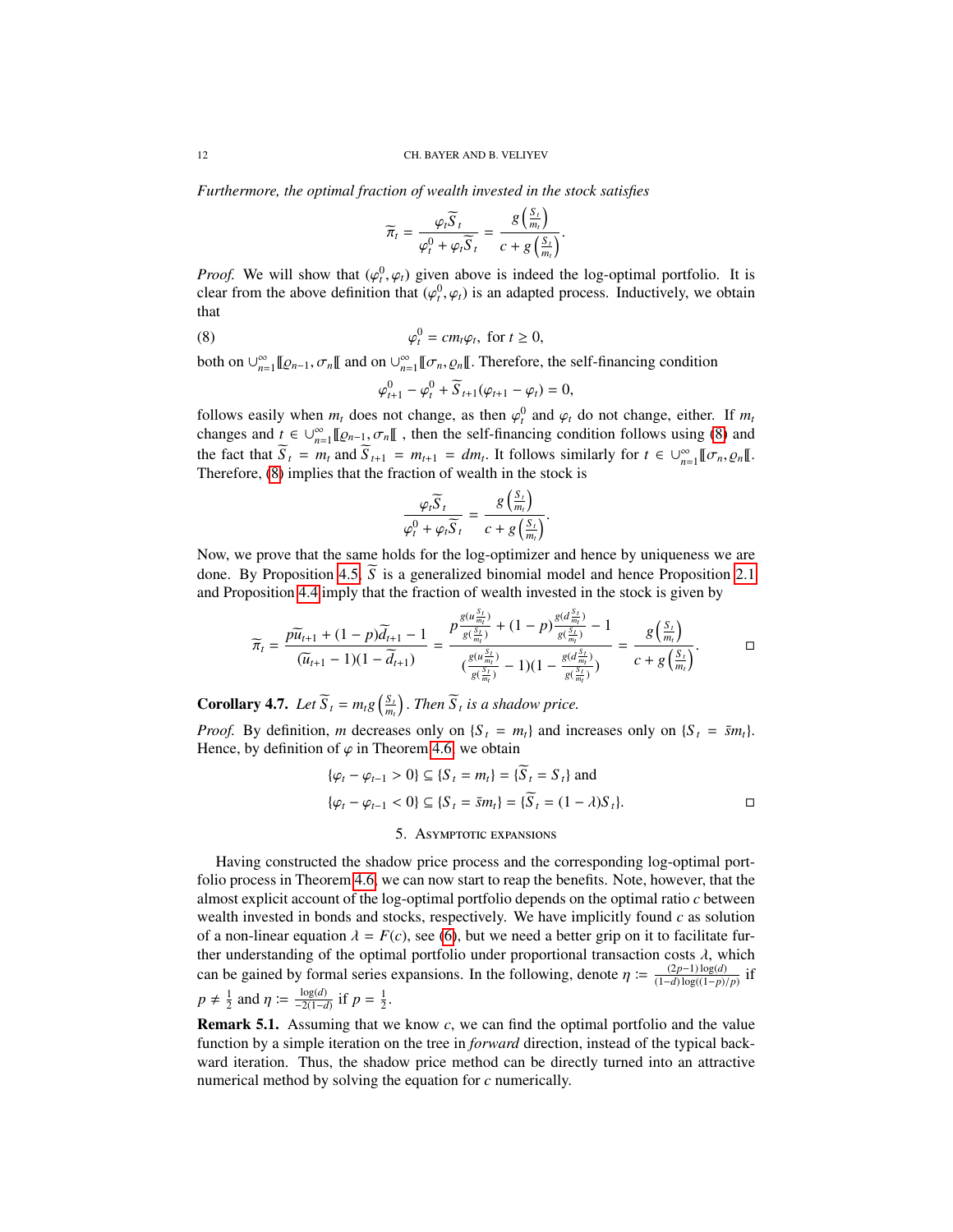<span id="page-12-1"></span>Proposition 5.2. *The optimal ratio of wealth invested in bonds and stocks c has the series expansion*

$$
c = \bar{c} + \sum_{i=1}^{\infty} c_i \lambda^i,
$$

*where all the coe*ffi*cients c<sup>i</sup> can be computed by means of well-known symbolic algorithms. In particular, the first two coe*ffi*cients are given by*

$$
c_1 = \frac{\bar{c}(1-p)}{(1+d)\eta - 1} \text{ and } c_2 = \frac{\bar{c}(1-p)\left[(1+d)^2\eta^2 + \frac{d^2 + (2-2p)d - 1 - 2p}{1-d}\eta + \frac{2p(p+pd-d)}{1-d}\right]}{2[(1+d)\eta - 1]^3}
$$

*Proof.* We will try to formally invert the power series for  $\lambda$  as a function of  $c$ . Since we can only invert such a power series when the 0-order term vanishes, we expand the right hand side of equation [\(6\)](#page-8-5) around the value  $c = \overline{c} = \frac{1-p-pd}{p+p d-d}$  $\frac{p-p}{p+p d-d}$ , which is the optimal *c* in the frictionless binomial model.

We only consider the case  $p \neq \frac{1}{2}$ , the case  $p = \frac{1}{2}$  being similar. Using Mathemat-<br>[Bes10] we do a Taylor expansion ica [\[Res10\]](#page-17-10), we do a Taylor expansion

(9) 
$$
\lambda = F(c) = \lambda_1(c - \overline{c}) + \lambda_2(c - \overline{c})^2 + O((c - \overline{c})^3),
$$

where

<span id="page-12-0"></span>
$$
\lambda_1 = \frac{(1+d)\eta - 1}{\bar{c}(1-p)}, \quad \lambda_2 = -\frac{(1+d)^2\eta^2 + \frac{d^2 + (2-2p)d - 1 - 2p}{1-d}\eta + \frac{2p(p+pd-d)}{1-d}}{2\bar{c}^2(1-p)^2}
$$

Note that all coefficients of the series could, in principle, be found in symbolic form. As the first order term  $\lambda_1$  does not vanish, the implicit function theorem implies the existence of an analytic local inverse function  $F^{-1}$ . The power series coefficients of the inverse function can be found using Lagrange's inversion theorem, see, for instance, [\[Knu98,](#page-17-11) p. 527]. Inverting the series [\(9\)](#page-12-0), we thus obtain obtain a series for *c* in terms of  $\lambda$ 

(10) 
$$
c = \overline{c} + c_1 \lambda + c_2 \lambda^2 + O(\lambda^3),
$$

where

$$
c_1 = \frac{1}{\lambda_1} = \frac{\bar{c}(1-p)}{(1+d)\eta - 1}, c_2 = -\frac{\lambda_2}{\lambda_1^3} = \frac{\bar{c}(1-p)\left[(1+d)^2\eta^2 + \frac{d^2 + (2-2p)d - 1 - 2p}{1-d}\eta + \frac{2p(p+pd-d)}{1-d}\right]}{2[(1+d)\eta - 1]^3}
$$

Again, we note that higher order coefficients can be obtained explicitly using symbolical  $\Box$ algorithms.

**Remark 5.3.** When  $p \ge 1/2$ , Proposition [5.2](#page-12-1) yields a nice economic interpretation. Indeed,  $c_1$  is positive and increasing in *d* and decreasing in *p*. Hence, the investor becomes more conservative in the presence of transaction costs, as  $c_1 \geq 0$ , and this is more pronounced when *d* is large or *p* is small, as in these cases the potential average gains from investment in the risky asset are relatively small. For  $p < 1/2$ , the situation is less intuitive, as then the optimal fraction *c* can become negative, and it does so in a singular way – by a jump from  $+\infty$  to  $-\infty$ .

When following the optimal strategy given in Theorem [4.6,](#page-10-1) the fraction  $\pi_t$  of the total wealth invested in the stock is kept in the interval  $[(1 + c)^{-1}, (1 + c/\overline{s})^{-1}]$ , the *no-trade region*.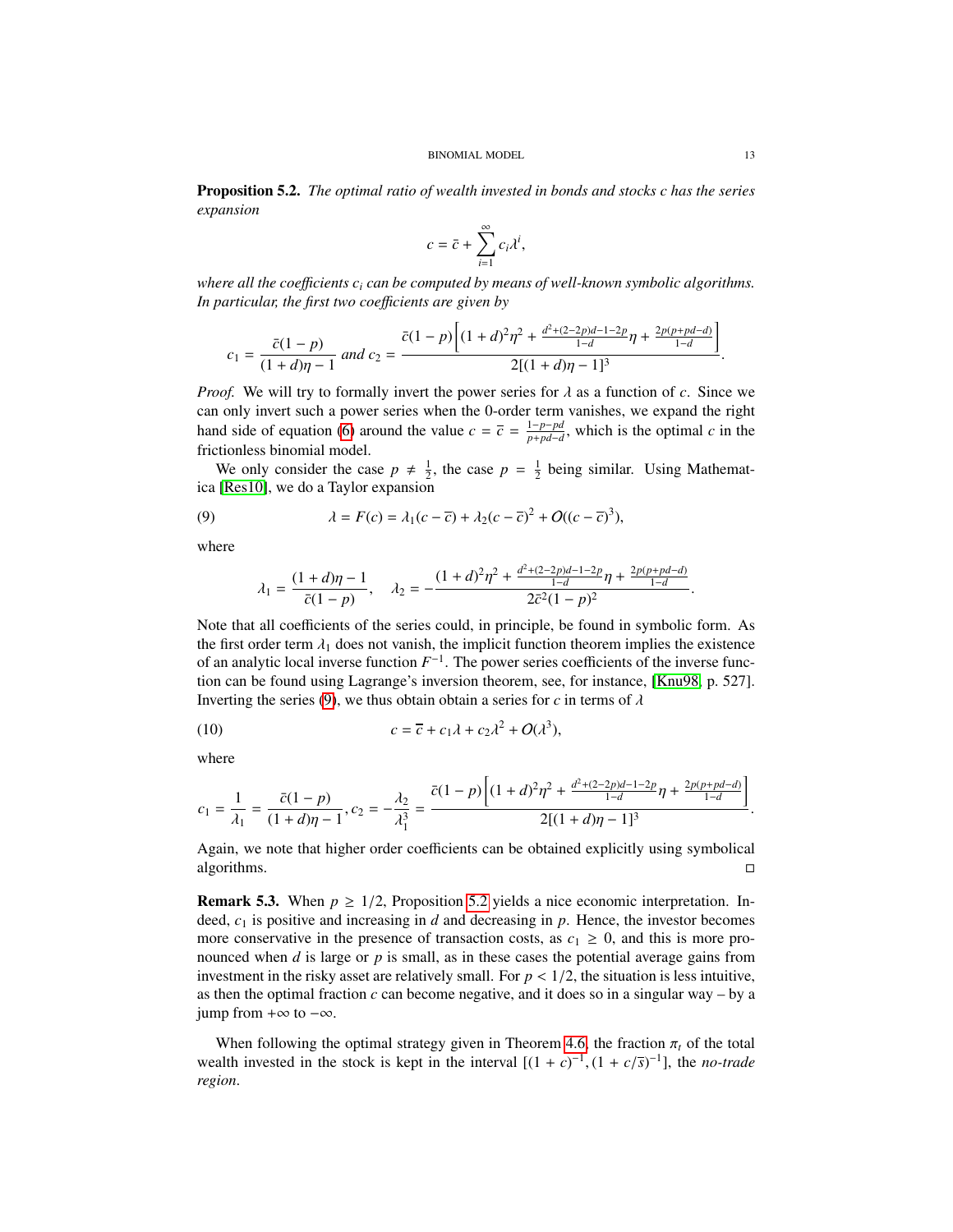Theorem 5.4. *The lower and upper boundaries* θ *and* θ *of the no-trade-region satisfy the asymptotic expansions*

$$
\frac{\theta}{\theta} := \frac{1}{1+c} = \frac{p+pd-d}{1-d} - \frac{(1-p-pd)(p+pd-d)(1-p)}{((1+d)\eta-1)(1-d)^2} \lambda + O(\lambda^2),
$$
  

$$
\overline{\theta} := \frac{1}{1+c/\overline{s}} = \frac{p+pd-d}{1-d} + \frac{(1-p-pd)(p+pd-d)((1+d)\eta-(1-p))}{((1+d)\eta-1)(1-d)^2} \lambda + O(\lambda^2)
$$

*for*  $p \neq 1/2$  *and* 

$$
\begin{aligned} \n\theta &:= \frac{1}{2} - \frac{1}{4} \frac{1 - d}{(1 + d) \log(d^{-1}) - 2(1 - d)} \lambda + O(\lambda^2), \\ \n\overline{\theta} &:= \frac{1}{2} + \frac{1}{4} \frac{1 - d + (1 + d) \log(d)}{2(1 - d) + (1 + d) \log(d)} \lambda + O(\lambda^2) \n\end{aligned}
$$

*for p* <sup>=</sup> <sup>1</sup>/2*. The width of the no-trade-region is therefore given by*

$$
\overline{\theta} - \underline{\theta} = \frac{(1 - p - pd)(p + pd - d)(1 + d)\eta}{((1 + d)\eta - 1)(1 - d)^2} \lambda + O(\lambda^2)
$$

*for p*  $\neq$  1/2 *and similarly for p* = 1/2*.* 

*Proof.* We again assume  $p \neq \frac{1}{2}$ , the case  $p = \frac{1}{2}$  being similar. We first need to compute the expansion for  $\bar{z}$  =  $v^k$ . Inserting the expansion for e-given in Proposition 5.2 into the the expansion for  $\bar{s} = u^k$ . Inserting the expansion for *c* given in Proposition [5.2](#page-12-1) into the formula for  $\bar{s}$  given in Proposition [4.2,](#page-8-6) we obtain

$$
\bar{s} = 1 + s_1 \lambda + O(\lambda^2),
$$

where  $s_1 = \frac{(1+d)\eta}{(1+d)\eta-1}$  and the further coefficients can, as usually, be computed using sym-<br>holic algorithms. Then again taking advantage of Mathematica [Res10], we find that the bolic algorithms. Then, again taking advantage of Mathematica [\[Res10\]](#page-17-10), we find that the lower boundary and the upper boundaries of the no-trade region have the asymptotic series expansions

$$
\frac{\theta}{\theta} = \frac{1}{1+c} = \frac{p+pd-d}{1-d} - \frac{(1-p)(1-p-pd)(p+pd-d)}{((1+d)\eta-1)(1-d)^2} \lambda + O(\lambda^2),
$$
  

$$
\overline{\theta} = \frac{1}{1+c/\overline{s}} = \frac{p+pd-d}{1-d} + \frac{(1-p-pd)(p+pd-d)((1+d)\eta-(1-p))}{((1+d)\eta-1)(1-d)^2} \lambda + O(\lambda^2).
$$
 By subtracting, we get the desired formula for the width of the no-trade region.

Remark 5.5. Note that the width of the no-trade-region is positive and increasing in *d* to first order. This makes sense economically as larger *d* means that the returns in the risky asset are smaller, so it makes sense to be more stringent about the transactions costs. Moreover, to first order the width of the no-trade-region is increasing in  $p$  for  $p < 1/2$  and decreasing for  $p > 1/2$ . In other words, the size of the no-trade-regions increases with the "variability" of the stock returns.

Finally, we prove the second part of Corollary [2.7.](#page-4-0)

<span id="page-13-0"></span>**Lemma 5.6.** *Let*  $(\varphi^0, \varphi)$  *be the log-optimal portfolio of the shadow-price process. For*  $\lambda$  small enough we can find a positive, bounded random variable  $Y = Y(\lambda)$  having a finite *small enough we can find a positive, bounded random variable*  $Y = Y(\lambda)$  *having a finite, deterministic limit*  $Y(0) = \lim_{\lambda \to 0} Y(\lambda)$  *such that* 

$$
\sup_{(\psi^0,\psi)} \mathbb{E}[\log(V_T(\psi^0,\psi))] + E[\log(1 - \lambda Y(\lambda))] \leq \mathbb{E}[\log(V_T(\varphi^0,\varphi))] \leq \sup_{(\psi^0,\psi)} \mathbb{E}[\log(V_T(\psi^0,\psi))].
$$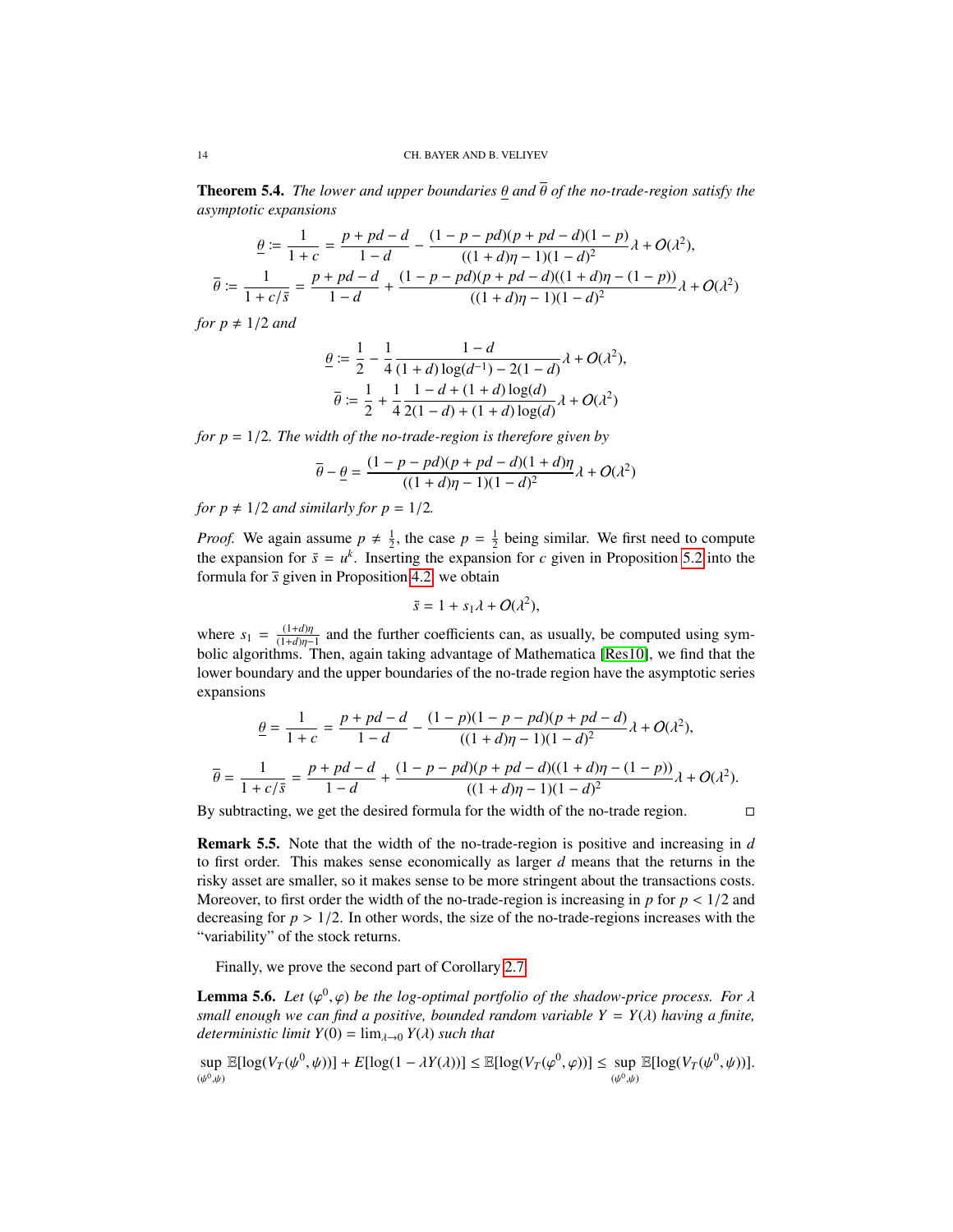#### BINOMIAL MODEL 15

*Proof.* It is easy to see that  $(1 - \xi)\overline{V}_T(\varphi^0, \varphi) \le V_T(\varphi^0, \varphi)$  provided that

$$
\xi \ge \lambda \max \left( -\left(1 - \lambda + \frac{\varphi_T^0}{\varphi_T S_t}\right)^{-1}, \left(1 + \frac{\varphi_T^0}{\varphi_T S_T}\right)^{-1} \right) =: \lambda Y(\lambda).
$$

Boundedness and positivity of *Y* now follows from Theorem [4.6](#page-10-1) above, and we note that the limit for  $\lambda \to 0$  is precisely given by the Merton proportion. The rest of the argument works just as for Corollary 2.7. works just as for Corollary [2.7.](#page-4-0)

### 6. The optimal growth rate

In the following, we are going to consider the optimal growth rate as given in Definition [2.8.](#page-4-3) In the frictionless binomial model, we recall from the proof of Proposition [2.1](#page-2-2) that the value of the log-optimal strategy satisfies  $V_T = \frac{V_0}{Z_T}$  and hence the expected utility is given by

$$
\mathbb{E}[\log(V_T)] = \log(V_0) + T \log\left(\frac{(1+d)p^p(1-p)^{1-p}}{d^p}\right).
$$

Therefore, the optimal growth rate satisfies

(11) 
$$
\lim_{T \to \infty} \frac{\mathbb{E}[\log(V_T)]}{T} = \log \left( \frac{(1+d)p^p(1-p)^{1-p}}{d^p} \right).
$$

Theorem 6.1. *The optimal growth rate in a binomial model with proportional transaction costs satisfies*

$$
R = \frac{c(1-d)}{c^2 - d} \log \left( \frac{(c+d)}{\sqrt{d}(c+1)} \right)
$$

*when*  $p = \frac{1}{2}$  *and* 

$$
R = \frac{1 - 2p}{(1 - p)(1 - (\frac{p}{1 - p})^{k + 1})} \left[ (1 - p) \log \left( \frac{c + d}{c + 1} \right) + p \left( \frac{p}{1 - p} \right)^k \log \left( \frac{(c + d)p}{(c - 1)(1 - p)d} \right) \right]
$$

*otherwise.*

*Proof.* We recall from Proposition [4.5](#page-10-0) that up and down factors for *S* are  $\widetilde{u}_{t+1} = \frac{g(Z_t)u}{g(Z_t)}$ *Proof.* We recall from Proposition 4.5 that up and down factors for  $\widetilde{S}$  are  $\widetilde{u}_{t+1} = \frac{g(Z_t u)}{g(Z_t)}$ and  $\widetilde{d}_{t+1} = \frac{g(Z_t d)}{g(Z_t)}$ and  $\widetilde{d}_{t+1} = \frac{g(Z_t d)}{g(Z_t)}$ , where  $Z_t := \frac{S_t}{m_t}$ . Hence, using Proposition [2.1,](#page-2-2) we compute the expected log-utility as

$$
\mathbb{E}[\log(\widetilde{V}_{T})] = \log(\widetilde{V}_{0}) - \sum_{t=1}^{T} \mathbb{E}\left[\log\left(\frac{\widetilde{p}_{t}}{p}\mathbf{1}_{\{1\}}(w_{t}) + \frac{\widetilde{q}_{t}}{1-p}\mathbf{1}_{\{-1\}}(w_{t})\right)\right]
$$
\n
$$
= \log(\widetilde{V}_{0}) - p \sum_{t=1}^{T} \mathbb{E}\left[\log\left(\frac{1-\widetilde{d}_{t}}{p\left(\widetilde{u}_{t}-\widetilde{d}_{t}\right)}\right)\right] - (1-p) \sum_{t=1}^{T} \mathbb{E}\left[\log\left(\frac{\widetilde{u}_{t}-1}{(1-p)\left(\widetilde{u}_{t}-\widetilde{d}_{t}\right)}\right)\right]
$$
\n
$$
= \log(\widetilde{V}_{0}) - p \sum_{t=1}^{T} \mathbb{E}\left[\log\left(\frac{g(Z_{t-1}) - g(Z_{t-1}d)}{p\left(g(Z_{t-1}u) - g(Z_{t-1}d)\right)}\right)\right]
$$
\n
$$
- (1-p) \sum_{t=1}^{T} \mathbb{E}\left[\log\left(\frac{g(Z_{t-1}u) - g(Z_{t-1})}{(1-p)\left(g(Z_{t-1}u) - g(Z_{t-1}d)\right)}\right)\right].
$$

Now, we know from Proposition [4.4](#page-9-0) that  $\frac{pg(us)+(1-p)g(ds)-1}{(g(us)-g(s))(g(s)-g(ds))} = \frac{1}{c+g(s)}$  for  $1 \le s \le \overline{s}$ . Then, an elementary calculation implies

$$
\frac{g(s) - g(ds)}{p(g(us) - g(ds))} = \frac{c + g(s)}{c + g(us)}, \quad \frac{g(us) - g(s)}{(1 - p)(g(us) - g(ds))} = \frac{c + g(s)}{c + g(ds)}
$$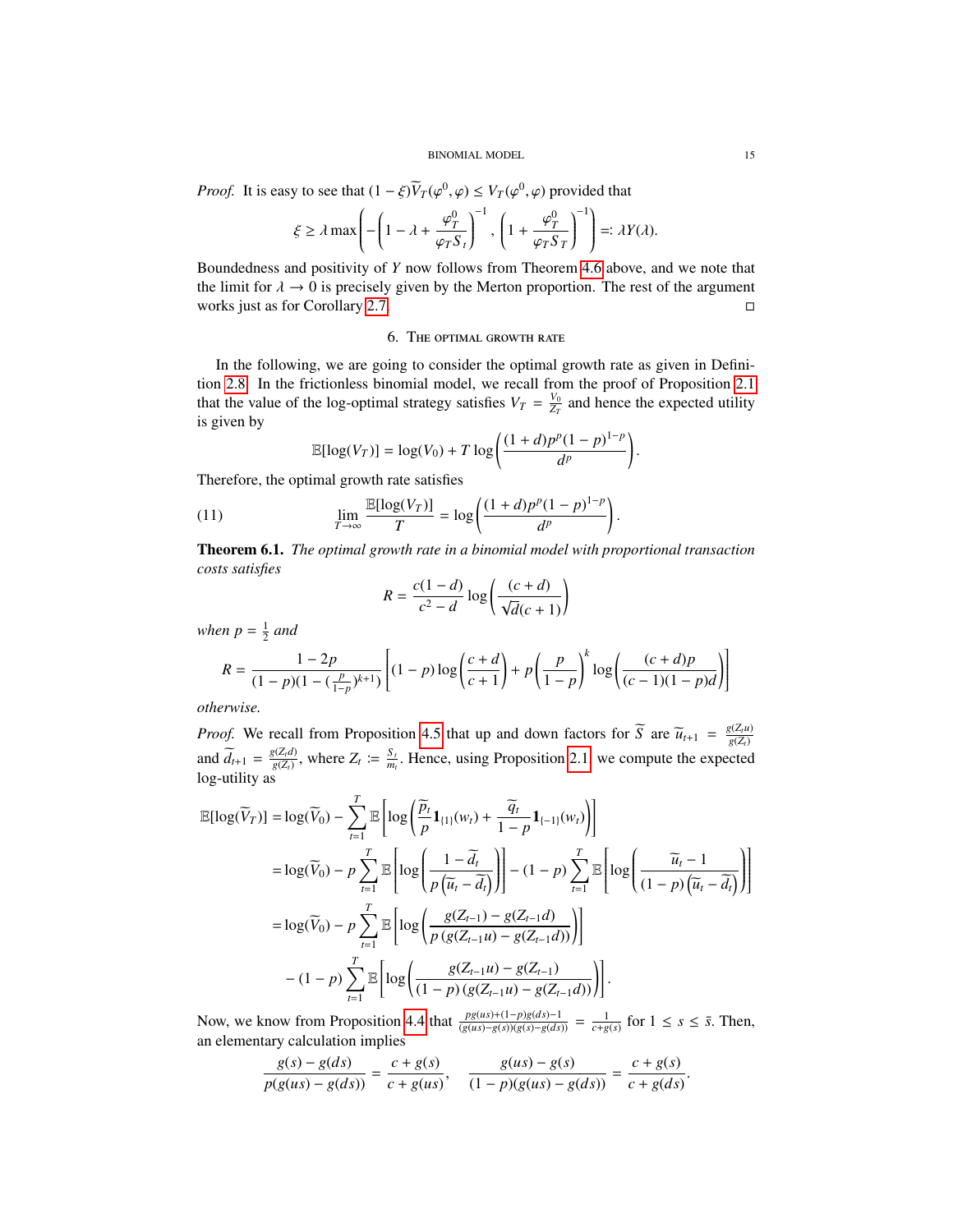Thus, using these identities we obtain that

$$
R = \lim_{T \to \infty} \left\{-p\frac{1}{T} \sum_{t=1}^{T} \mathbb{E}\left[\log\left(\frac{c+g(Z_{t-1})}{c+g(Z_{t-1}u)}\right)\right] - (1-p)\frac{1}{T} \sum_{t=1}^{T} \mathbb{E}\left[\log\left(\frac{c+g(Z_{t-1})}{c+g(Z_{t-1}d)}\right)\right]\right\}
$$
  
=  $-p\mathbb{E}^*\left[\log\left(\frac{c+g(Z_t)}{c+g(uZ_t)}\right)\right] - (1-p)\mathbb{E}^*\left[\log\left(\frac{c+g(Z_t)}{c+g(dZ_t)}\right)\right],$ 

where the last step is due to the ergodic theorem and  $E^*$  denotes the expectation with respect to the invariant distribution of  $Z_t$ . Note that  $Z_t$  is a Markov chain with state space  $\{1, u, u^2, \dots, u^k\}$  and transition matrix

$$
P_{i,j} := \mathbb{P}[Z_{t+1} = u^j | Z_t = u^i] = \begin{cases} p, & j = i + 1, \ 0 \le i \le k - 1, \\ 1 - p, & j = i - 1, \ 1 \le i \le k, \\ p, & j = i = k, \\ 1 - p, & j = i = 0, \\ 0, & \text{else.} \end{cases}
$$

Then the invariant distribution is the solution of  $\alpha^T P = \alpha^T$  normalized to  $\sum_n \alpha_n = 1$ .<br>If  $p = \frac{1}{2}$ , the solution satisfies  $\alpha_n = \frac{1}{k+1}$ , for  $0 \le n \le k$ . If  $p \ne \frac{1}{2}$ , we get  $\alpha_n = \frac{1-2p}{2}$  (*p*)<sup>*n*</sup> for  $0 \$  $\frac{1-2p}{(1-p)\left(1-\left(\frac{p}{1-p}\right)^{k+1}\right)}\left(\frac{p}{1-p}\right)^{n}$ , for  $0 \le n \le k$ .

For the remainder of the proof, we assume  $p \neq \frac{1}{2}$ , the other case being similar. Then, optimal growth rate becomes the optimal growth rate becomes

$$
R = -p\mathbb{E}^* \left[ \log \left( \frac{c + g(Z_t)}{c + g(uZ_t)} \right) \right] - (1 - p)\mathbb{E}^* \left[ \log \left( \frac{c + g(Z_t)}{c + g(dZ_t)} \right) \right]
$$
  
\n
$$
= \mathbb{E}^* \left[ \log \left( -\left( 1 - \left( \frac{1 - p}{p} \right)^{\frac{\log(Z_t)}{\log(a)}} \right) + \beta_p \right) \right] - p \mathbb{E}^* \left[ \log \left( -\left( 1 - \left( \frac{1 - p}{p} \right)^{\frac{\log(uZ_t)}{\log(a)}} \right) + \beta_p \right) \right]
$$
  
\n
$$
- (1 - p)\mathbb{E}^* \left[ \log \left( -\left( 1 - \left( \frac{1 - p}{p} \right)^{\frac{\log(uZ_t)}{\log(a)}} \right) + \beta_p \right) \right]
$$
  
\n
$$
= \frac{1 - 2p}{(1 - p)(1 - \left( \frac{p}{1 - p} \right)^{k+1})} \left[ (1 - p) \left( \log(\beta_p) - \log \left( \left( \frac{1 - p}{p} \right)^{-1} + \beta_p - 1 \right) \right) \right]
$$
  
\n
$$
+ p \left( \frac{p}{1 - p} \right)^k \left( \log \left( \left( \frac{1 - p}{p} \right)^k + \beta_p - 1 \right) - \log \left( \left( \frac{1 - p}{p} \right)^{k+1} + \beta_p - 1 \right) \right) \right]
$$
  
\n
$$
= \frac{1 - 2p}{(1 - p)(1 - \left( \frac{p}{1 - p} \right)^{k+1})} \left[ (1 - p) \log \left( \frac{c + d}{c + 1} \right) + p \left( \frac{p}{1 - p} \right)^k \log \left( \frac{(c + d)p}{(c - 1)(1 - p)d} \right) \right]. \quad \Box
$$

Writing *k* in terms of *c* and plugging in the series expansion for *c*, we get

## <span id="page-15-0"></span>Corollary 6.2. *The optimal growth rate has the expansion*

$$
R = \log\left(\frac{(1+d)p^{p}(1-p)^{1-p}}{d^{p}}\right)
$$
  
+ 
$$
\frac{(p+pd-d)(1-p-pd)-(1+d)^{2}(1-p)p\log\left(\frac{(1+d)^{2}(1-p)p}{d}\right)}{(1-d^{2})[(1+d)\eta-1]}\lambda + O(\lambda^{2}).
$$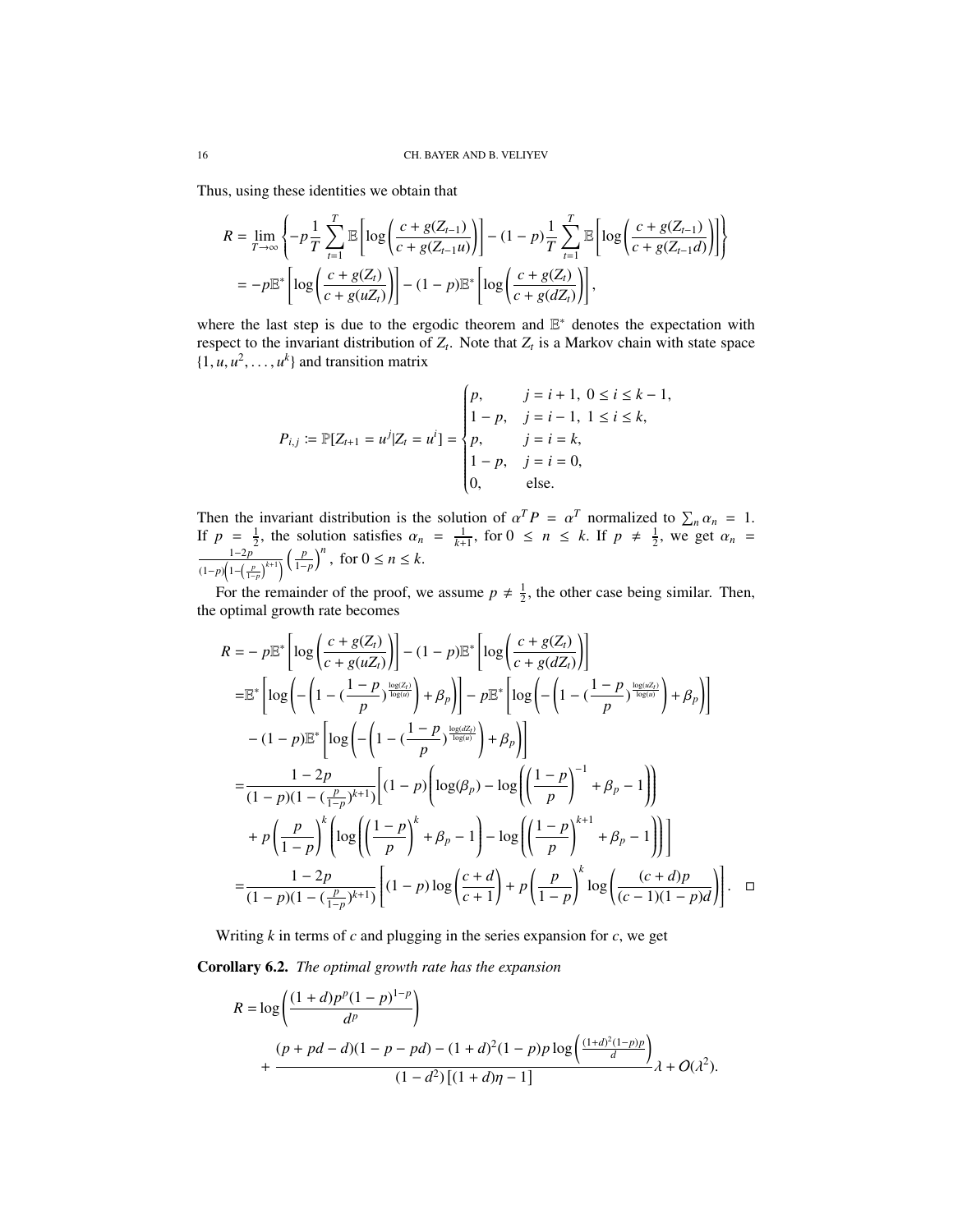Remark 6.3. The first order correction term in Corollary [6.2](#page-15-0) is negative, reflecting the trivial observation that transaction costs reduce the optimal growth rate. Moreover, contrary to the width of the no-trade-region, the term is decreasing in *d* and increasing in *p* for  $p > 1/2$  and decreasing for  $p < 1/2$ . Thus, the optimal growth rate is most effected by transactions costs, when the model is close to the Black-Scholes model.

## 7. Conclusions

Using the shadow price approach, we compute the optimal trading strategy, the no-trade region and the optimal growth rate for a binomial model under proportional transaction costs  $\lambda$  for  $\lambda$  small, in the sense of an asymptotic expansion. (In fact, the results are fully explicit up to the solution of a rather complicated, non-linear equation [\(6\)](#page-8-5).) Comparing these results to the corresponding results for the Black-Scholes model, we see a markedly different effect of small transaction costs in discrete time compared to continuous time: to first order, the size of the no-trade region as well as the optimal growth rate depend only linearly on  $\lambda$ , instead of dependence of the order  $\lambda^{1/3}$  and  $\lambda^{2/3}$ , respectively, as in the continuos time case. This result is intuitive, as the nunishment for all-too-frequent trading continuos time case. This result is intuitive, as the punishment for all-too-frequent trading in discrete time is less severe than in continuous time – where blindly following the Merton rule would lead to negative infinite utility under transaction costs.

Despite the very different asymptotic expansions, it is not very difficult to see that both the no-trade regions (and thus the optimal trading strategies) and the optimal growth rate will finally converge to the ones obtained in [\[GMKS11\]](#page-16-3) for the Black-Scholes model, if one approximates a Black-Scholes model by binomial models on finer and finer grids in the usual way.

Nevertheless, we think that the connections between continuous and discrete time modelling of financial markets under transaction costs should be further studied. In particular, it would be highly desirable to study the effects of transaction costs on a continuous time model, when trading is restricted to a discrete grid of trading times. Indeed, portfolio managers would often only check individual positions and portfolios, say, once per day or even once per week, implying that such discrete trading times seem to have high practical relevance. Unfortunately, an extension of the techniques of this paper to such a model is not immediate.

#### **REFERENCES**

- <span id="page-16-7"></span>[CRR79] John C. Cox, Stephen A. Ross, and Mark Rubinstein. Option pricing: A simplified approach. *Journal of Financial Economics*, 7(3):229 – 263, 1979.
- <span id="page-16-5"></span>[CSS06] Tzuu-Shuh Chiang, Shang-Yuan Shiu, and Shuenn-Jyi Sheu. Price systems for markets with transaction costs and control problems for some finance problems. In *Time series and related topics*, volume 52 of *IMS Lecture Notes Monogr. Ser.*, pages 257–271. Inst. Math. Statist., Beachwood, OH, 2006.
- <span id="page-16-0"></span>[DN90] M. H. A. Davis and A. R. Norman. Portfolio selection with transaction costs. *Math. Oper. Res.*, 15(4):676–713, 1990.
- <span id="page-16-6"></span>[DS11] Yan Dolinsky and Mete Soner. Duality and convergence for binomial markets with friction. preprint, 2011.
- <span id="page-16-4"></span>[GJ94] Gerard Gennotte and Alan Jung. Investment strategies under transaction costs: The finite horizon case. *Management Science*, 40(3):385–404, 1994.
- <span id="page-16-3"></span>[GMKS11] S. Gerhold, J. Muhle-Karbe, and W. Schachermayer. The dual optimizer for the growth-optimal portfolio under transaction costs. *Finance and Stochastics*, 2011. to appear.
- <span id="page-16-1"></span>[JS04] K. Janeček and S. E. Shreve. Asymptotic analysis for optimal investment and consumption with transaction costs. *Finance Stoch.*, 8(2):181–206, 2004.
- <span id="page-16-2"></span>[KMK10] J. Kallsen and J. Muhle-Karbe. On using shadow prices in portfolio optimization with transaction costs. *Ann. Appl. Probab.*, 20(4):1341–1358, 2010.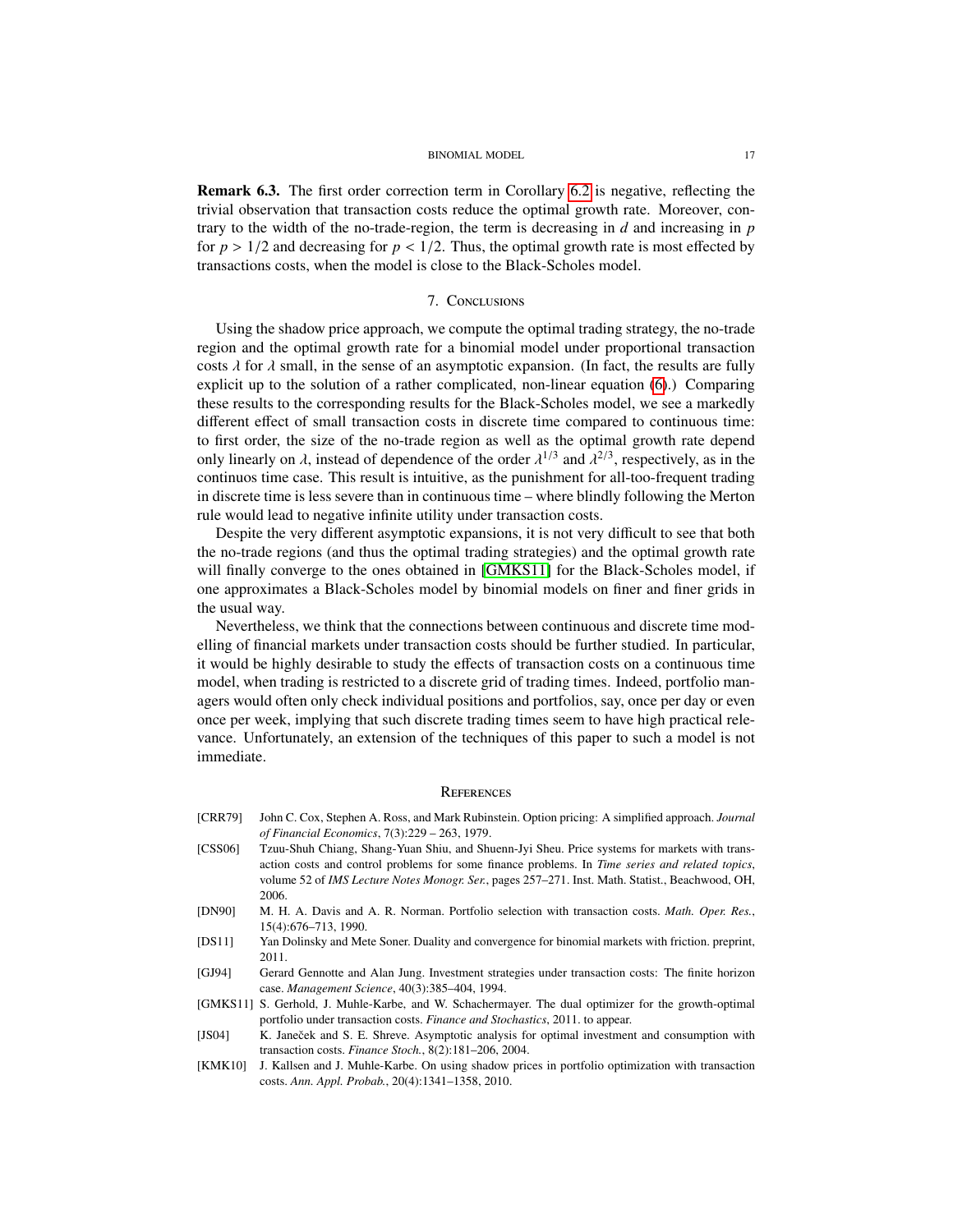- <span id="page-17-7"></span>[KMK11] J. Kallsen and J. Muhle-Karbe. Existence of shadow prices in finite probability spaces. *Math. Methods Oper. Res.*, 73(2):251–262, 2011.
- <span id="page-17-11"></span>[Knu98] Donald E. Knuth. *The art of computer programming. Vol. 2: Seminumerical algorithms*. Addison-Wesley Publishing Co., Reading, Mass.-London-Don Mills, Ont, 1998.
- <span id="page-17-5"></span>[Kus95] Shigeo Kusuoka. Limit theorem on option replication cost with transaction costs. *Ann. Appl. Probab.*, 5(1):198–221, 1995.
- <span id="page-17-1"></span>[MC76] Michael J. P. Magill and George M. Constantinides. Portfolio selection with transactions costs. *Journal of Economic Theory*, 13(2):245–263, October 1976.
- <span id="page-17-0"></span>[Mer69] Robert C Merton. Lifetime portfolio selection under uncertainty: The continuous-time case. *The Review of Economics and Statistics*, 51(3):247–57, August 1969.
- <span id="page-17-10"></span>[Res10] Wolfram Research. *Mathematica*. Wolfram Research Inc., Champaign, Illinois, 8.0 edition, 2010.
- <span id="page-17-4"></span>[Sas05] Jörn Sass. Portfolio optimization under transaction costs in the CRR model. *Mathematical Methods of Operations Research*, 61:239–259, 2005.
- <span id="page-17-8"></span>[Sch11] W. Schachermayer. The asymptotic theory of transaction costs. Lecture notes, 2011.
- <span id="page-17-6"></span>[Shr04] Steven E. Shreve. *Stochastic calculus for finance. I*. Springer Finance. Springer-Verlag, New York, 2004. The binomial asset pricing model.
- <span id="page-17-2"></span>[SS94] S. E. Shreve and H. M. Soner. Optimal investment and consumption with transaction costs. *Ann. Appl. Probab.*, 4(3):609–692, 1994.
- <span id="page-17-3"></span>[TKA88] M. Taksar, M. J. Klass, and D. Assaf. A diffusion model for optimal portfolio selection in the presence of brokerage fees. *Math. Oper. Res.*, 13(2):277–294, 1988.

### Appendix A. Proofs of Some Theorems

<span id="page-17-9"></span>*Proof of Proposition 4.1.* For  $p = \frac{1}{2}$ , we have  $\bar{c} = 1$  and  $F(\bar{c}) = F(1) = 0$ . Moreover,

$$
F'(c) = -\frac{\log(d)}{1 - d} d^{\frac{(c+d)(c-1)}{c(1-d)}} \left[ c^2 + d + 2 \frac{1 - d}{\log(d)} c \right].
$$

We see that *F* is increasing on  $[x_1, \infty)$  where  $x_1 = \frac{1-d}{-\log(d)} + \sqrt{(\frac{1-d}{-\log(d)})^2 - d}$  is the larger root of the parabola  $c^2 + d + 2\frac{1-d}{\log(d)}c$ . Elementary calculus shows that  $1 > x_2$ . Hence, we

conclude that there exists a unique *c* > 1 s.t.  $F(c) = \lambda$ .<br>Now, let  $p \neq \frac{1}{2}$ . Denote  $c_1 = \frac{d(1-2p)}{p+p d-d}$  and  $c_2 = \frac{1-p-l}{2p-1}$  $\frac{d(1-2p)}{p+pd-d}$  and  $c_2 = \frac{1-p-pd}{2p-1}$  which are the roots of  $c(p+pd-1)$ *d*) +  $d(2p - 1)$  and  $1 - p - dp - c(2p - 1)$ , respectively. Moreover, denote

(12) 
$$
r(c) = \frac{[c(p-d+pd)+d(2p-1)][1-p-dp-c(2p-1)]}{c(1-d)^2(1-p)^2}.
$$

We see that  $F(\bar{c}) = 0$  and

$$
F'(c) = (2p - 1)(p + pd - d)\left(\frac{c^2(1 + b) - 2c_2c + (b - 1)d\bar{c}}{[1 - p - dp - c(2p - 1)]^2}\right) r(c)^b.
$$

If  $\frac{1}{2} < p < \frac{1}{1+d}$ , then  $c_1 < 0 < \bar{c} < c_2$  and  $b > 1$ . Note that  $r(c) > 0$  for  $\bar{c} < c < c_2$  and  $\bar{c} > 0$  for  $c \uparrow c_2$ .  $r(c) \rightarrow 0$  for  $c \uparrow c_2$ . Hence, we obtain  $F(c) \rightarrow 1$  for  $c \uparrow c_2$ . Intermediate value theorem implies that there is a *c* on  $(\bar{c}, c_2)$ . s.t.  $F(c) = \lambda$ .

We see that if  $\bar{c} < c < c_2$ , then the sign of the parabola  $c^2(1 + b) - 2c_2c + (b - 1)d\bar{c}$ <br>ermines the sign of  $F'$ . If the parabola has no root, then  $F'(c) > 0$  for  $\bar{c} < c < c_2$ . determines the sign of *F'*. If the parabola has no root, then  $F'(c) > 0$  for  $\bar{c} < c < c_2$ .<br>Recalling  $F(\bar{c}) = 0$ , we conclude that there exists a unique c on  $(\bar{c}, c_2)$  s t.  $F(c) = \lambda$  If the Recalling  $F(\bar{c}) = 0$ , we conclude that there exists a unique *c* on  $(\bar{c}, c_2)$  s.t.  $F(c) = \lambda$ . If the parabola has a root, then the smaller root  $x_1$  satisfies

$$
x_1 \le \frac{c_2}{1+b} < \frac{c_2}{c_2 + 2} \le \bar{c}.
$$

Hence, depending on whether  $\bar{c} < x_2$  or not, *F* decreases on  $(\bar{c}, x_2)$  and increases on  $(x_2, c_2)$ or only increases on  $(\bar{c}, c_2)$ . Due to  $F(\bar{c}) = 0$ , in both cases, we get that there exists a unique *c* on  $(\bar{c}, c_2)$  s.t.  $F(c) = \lambda$ .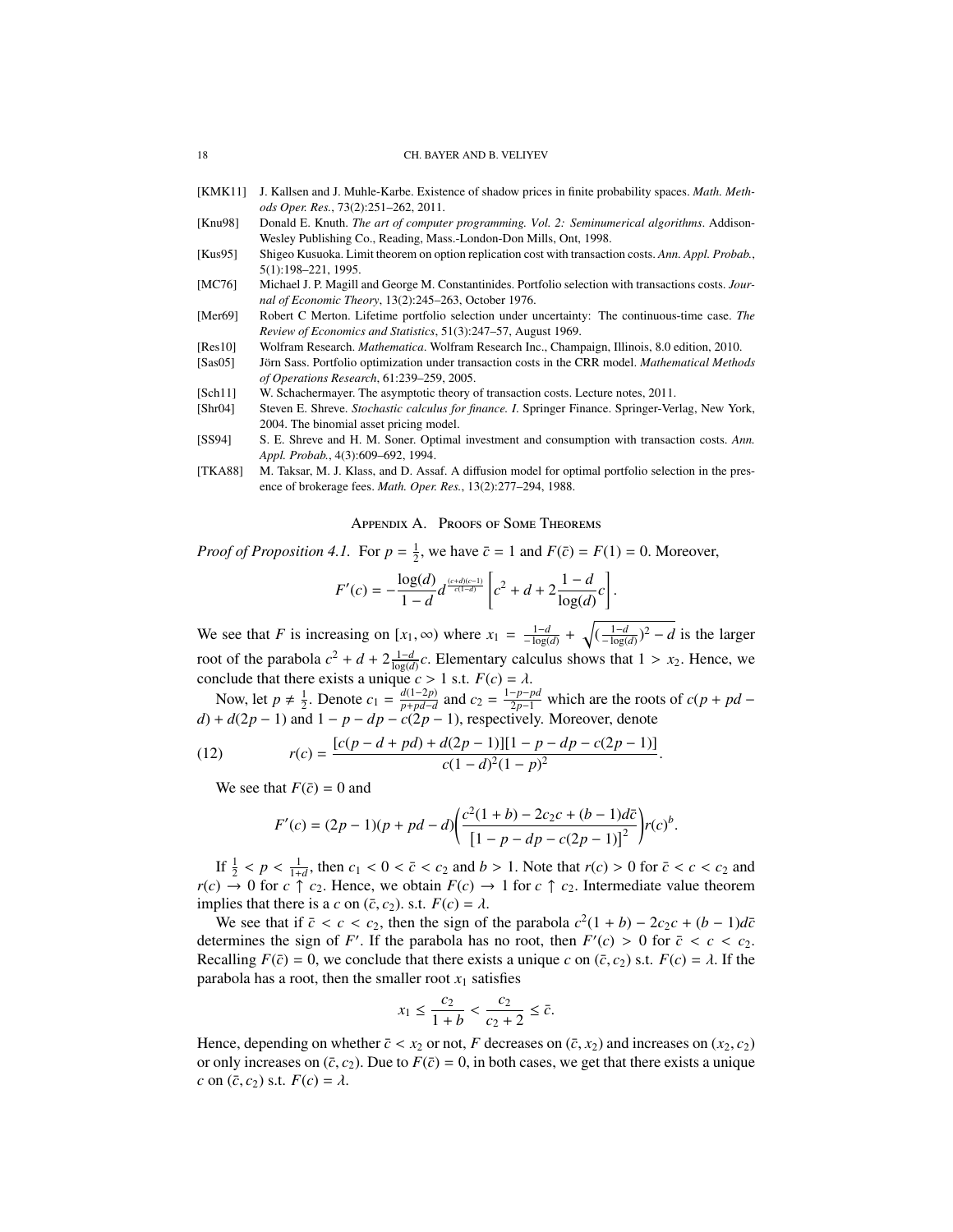If 
$$
\frac{d}{1+d} < p < \frac{1}{2}
$$
, then  $c_2 < 0 < c_1 < \bar{c}$  and  $b < -1$ . Note that  $r(c) > 0$  for  $c > \bar{c}$  and  $\frac{r(c)}{\frac{c(p + pd - d) + d(2p - 1)}{(1 - d)(1 - p)}} \to \frac{1 - 2p}{(1 - d)(1 - p)} > 0$  for  $c \uparrow \infty$ .

Since *b* − 1 < −2, we get  $F(c) \rightarrow 1$  for  $c \uparrow \infty$ . Now, intermediate value theorem implies that there is a  $c \in (\bar{c}, \infty)$  s.t.  $F(c) = \lambda$ .

If  $c > \bar{c}$ , then the sign of *F'* is the opposite of the sign of the parabola  $c^2(1+b) - 2c_2c +$ <br>- 1)d $\bar{c}$  due to  $2n - 1 < 0$ . The leading coefficient of the parabola  $1 + b$  is negative  $(b-1)d\bar{c}$  due to  $2p-1 < 0$ . The leading coefficient of the parabola,  $1 + b$ , is negative. Hence, if the parabola has no root, then  $F'(c) > 0$  for  $c > \overline{c}$ . Hence, there exists a unique *c*<br>on  $(\overline{c}, \infty)$  s t,  $F(c) = \lambda$ . If the parabola has a root, then the smaller root *x*, satisfies on  $(\bar{c}, \infty)$  s.t.  $F(c) = \lambda$ . If the parabola has a root, then the smaller root  $x_1$  satisfies

$$
x_1 \le \frac{c_2}{1+b} \le \bar{c},
$$

where the last inequality follows due to the fact that the function  $w(z) = \frac{z \log(z)}{z-1}$  is increasing on (1, ∞) and hence  $w(\frac{1-p}{p})$ <br>we obtain that there exist a  $\frac{p}{p}$   $\leq w(u)$ . Hence, by the same argument as in the previous case, we obtain that there exist a unique root on  $(\bar{c}, \infty)$ .

*Proof of Proposition 4.2.* For  $p = \frac{1}{2}$ , we know from Proposition [4.1](#page-8-7) that  $c > 1$ . As  $\frac{(c+d)(c-1)}{c(1-d)}$ is strictly increasing for  $c > 0$ , we get  $k > 0$ .

Now let  $p \neq \frac{1}{2}$ . Recall, how we defined *r*(*c*). Differentiation yields

$$
r'(c) = \frac{(1-2p)}{(1-d)^2(1-p)^2} \frac{(p+pd-d)c^2 + d(1-p-pd)}{c^2}.
$$

If  $\frac{1}{2} < p < \frac{1}{1+d}$ , then  $c_1 < 0 < \bar{c} < c < c_2$ . We see that *r* is strictly decreasing and situation on  $(0, \epsilon)$ . This implies  $0 < r(\epsilon) < r(\bar{\epsilon}) = 1$ ,  $\Delta \epsilon \ln 2^{-1}$ , we get  $k > 0$ . positive function on  $(0, c_2)$ . This implies  $0 < r(c) < r(\bar{c}) = 1$ . As  $p > \frac{1}{2}$ , we get  $k > 0$ .

If  $\frac{d}{1+d} < p < \frac{1}{2}$ , then we note that  $c_2 < 0 < c_1 < \bar{c} < c$ . Since *r* is strictly increasing and it is on  $\bar{c}$  and  $\bar{c}$  and  $\bar{c}$  and  $\bar{c}$  and  $\bar{c}$  and  $\bar{c}$  and  $\bar{c}$  and  $\bar{c}$  and  $\bar{c}$  and  $\$ positive on  $[\bar{c}, \infty)$  we get  $r(c) > r(\bar{c}) = 1$ . Due to  $p < \frac{1}{2}$ , we obtain  $k > 0$ .

*Proof of Proposition 4.4.* We assume  $p \neq \frac{1}{2}$ , the other case being similar. To start with, we shall prove that *g* is well-defined on  $\{d, 1, \ldots, \bar{s}, u\bar{s}\}$ . If  $\frac{d}{1+d} < p < \frac{1}{2}$ , then  $\frac{1-p}{p} > 1$  and hence the numerator satisfies

$$
-\left(1 - \left(\frac{1-p}{p}\right)^{-\frac{\log(s)}{\log d}}\right) + \beta_p \le \left(\frac{1-p}{p}\right)^{k+1} + \beta_p - 1 = \frac{1-p}{p}r(c) + \frac{c(2p-1)+p+pd-1}{(1-d)(1-p)}\\ = \frac{1-p-pd-c(2p-1)}{(1-d)(1-p)}\frac{(c+1)d(2p-1)}{cp(1-d)} < 0,
$$

which shows that *g* is well-defined. If  $\frac{1}{2} < p < \frac{1}{1+d}$ , then  $\frac{1-p}{p} < 1$  and so we get

$$
-\left(1 - \left(\frac{1-p}{p}\right)^{-\frac{\log(s)}{\log d}}\right) + \beta_p \ge \left(\frac{1-p}{p}\right)^{k+1} + \beta_p - 1 = \frac{1-p}{p}r(c) + \frac{c(2p-1) + p + pd - 1}{(1-d)(1-p)} = \frac{1-p - pd - c(2p-1)\left(c + 1\right)d(2p-1)}{(1-d)(1-p)} > 0,
$$

where  $1 - p - pd - c(2p - 1) > 0$  is due to  $c < \frac{1 - p - pd}{2p - 1}$ <sup>-*p*−*pa*</sup> (recall Proposition [4.1\)](#page-8-7). As a result, we obtain that *g* is well-defined.

To show that *g* is increasing, we calculate

$$
g'(s) = \frac{(c+1)\beta_p(\frac{1-p}{p})^{\frac{-\log(s)}{\log(d)}}\log(\frac{1-p}{p})}{s\log(d)\left[-\left(1-(\frac{1-p}{p})^{\frac{\log(s)}{\log(u)}}\right)+\beta_p\right]^2}.
$$